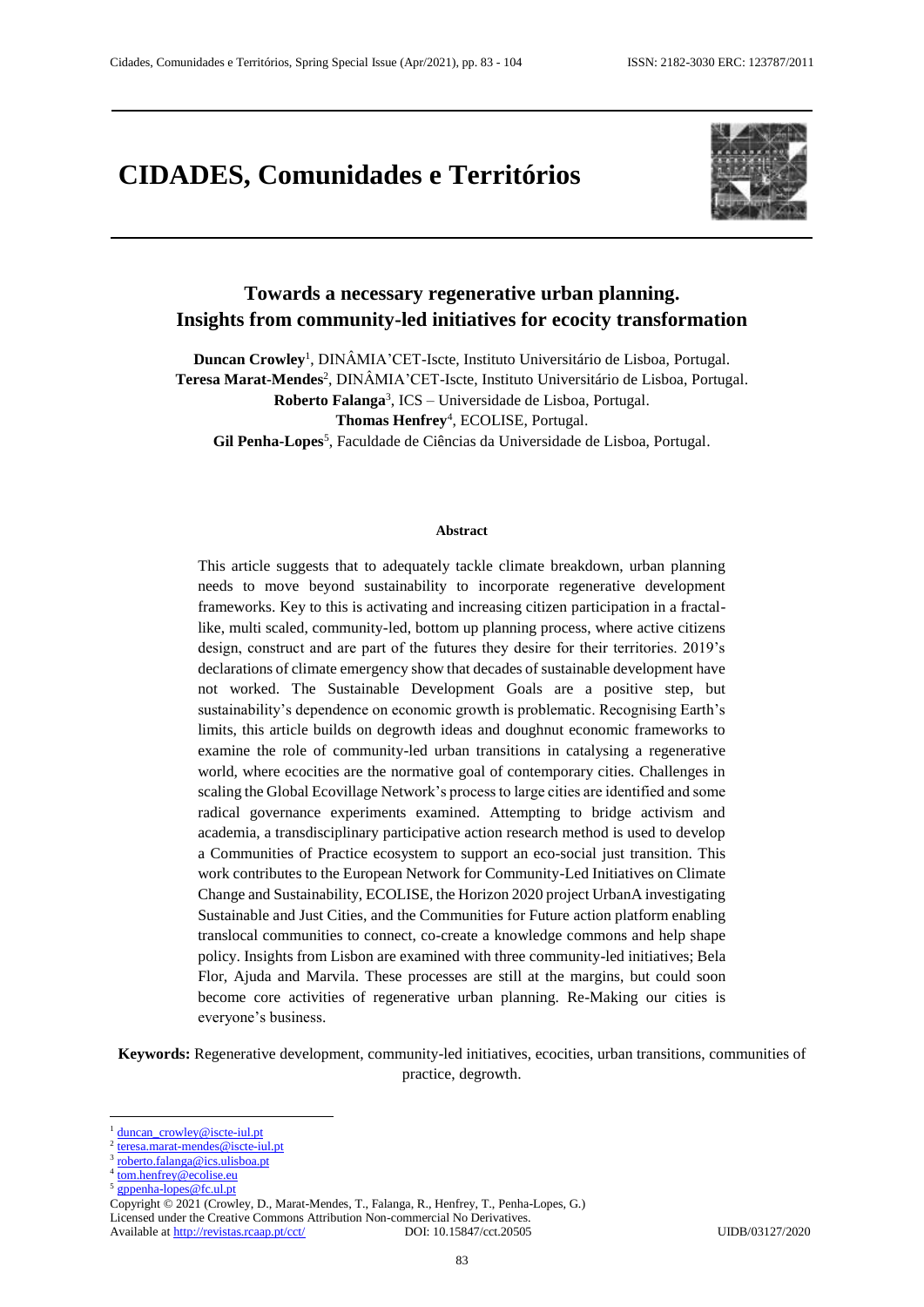#### **Introduction**

Global climate emergency declarations in 2019 (1,400 local governments, 28 countries) have highlighted the fact that decades of sustainable development have not adequately tackled what Monbiot (2013) suggest we call climate breakdown (CB). What is finally accepted, despite warnings for over half a century (Bookchin, 1964), is that failure to understand the full severity of the threat from today's global crises, followed by appropriate action, threatens humanity's survival (Capra, 1996; Klein, 2014). Agreeing that urban transitions (Frantzeskaki et al, 2018) are the frontline of the necessary response to the crises, the paper advocates moving beyond sustainable urban planning to regenerative urban planning, based upon the ideas of regenerative design and development to create regenerative communities (Reed, 2007), cities (Girardet, 2010, 2014), economy (Raworth, 2017), cultures (Wahl, 2016) and planet. In short, moving from "doing less damage to the environment" (Reed, 2007) to a holistic systems approach that seeks to "reverse the degeneration of the earth's natural systems, but also to design human systems that can coevolve with natural systems" (Mang & Reed, 2013). With governments so far being unable to enact necessary changes, or without clear policy guidance, the paper proposes active organised urban communities of scale are the key to responding to the combined challenges of planetary urbanization (Lefebvre, 1970; Merrifield, 2013) and the hydrocarbon twins (Hopkins, 2008) of climate change and peak oil. These components of urban regeneration, coupled with equality and social justice, form the base of what is presented as ecocity transformation, which the paper proposes as the normative goal of contemporary cities.

Responding to CB for many decades, a diverse range of community-led initiatives (CLIs) have been "actively envisioning, creating and living within alternatives that are rooted in sustainability, equality and social justice" (Penha-Lopes, Henfrey, et al, 2019). These CLIs are both urban and rural, and focus on a diverse range of solutions. Wide variety in analysis of actual problems exist, with each community focusing on what matters for them. Penha-Lopes and Henfrey note that CLIs are "far from realising their potential as catalysts for society-wide transformation". This paper stems from ongoing work using a transdisciplinary, participative action research method to help develop an urban systems Community of Practice (CoP), which is part of the "Communities for Future" ecosystem, working toward the eco-social just transition needed to respond to CB. This community-led ecocity transformation is based around urban communities that are active in nested structures of scale, from the bottom to the top, from the street, to the neighbourhood, the municipality, wider city, bioregion and planet.

Global Ecovillage Network (GEN), "envisions a world of empowered citizens and communities, designing and implementing pathways to a regenerative future, while building bridges of hope and international solidarity" (GEN, 2020). GEN has over 15,000 ecovillages in their network, but very few are urban. The paper explores how GEN can scale to where "every city (is) a green city" (Joubert, 2017) for large contemporary cities. It examines urban transition examples already transforming territories at different scales and mechanisms enabling translocal CoPs (Wheatley & Frieze, 2006) communicate, govern and implement regenerative visions. It develops an ecocity transformation process that is a fractal-like, multi scaled, community-led, bottom up planning process to enable citizens design the futures they desire for their territories, incorporating greater equity, energy descent and climate adaptation.

The paper seeks to contribute to planning theory and practice by showing how regenerative development frameworks adequately tackle CB. Attempting to bridge activism and academia, this work uses a transdisciplinary participative action research method, developing an Urban Systems CoP with: 1) The European Network for Community-Led Initiatives on Climate Change and Sustainability (ECOLISE); 2) UrbanA, a 3-year Horizon 2020 project based around Urban Arenas for Sustainable and Just Cities, which ECOLISE is a partner of; 3) Communities for Future (CfF), ECOLISE's action platform that is mainstreaming regenerative and transformative community-led action on climate change and sustainability. Case studies from Rojava, São Paulo and Barcelona demonstrate governance structures working in a nested, scaled, citizen-led way. Regenerative opportunities are explored with three Lisbon based CLIs working in marginalised territories.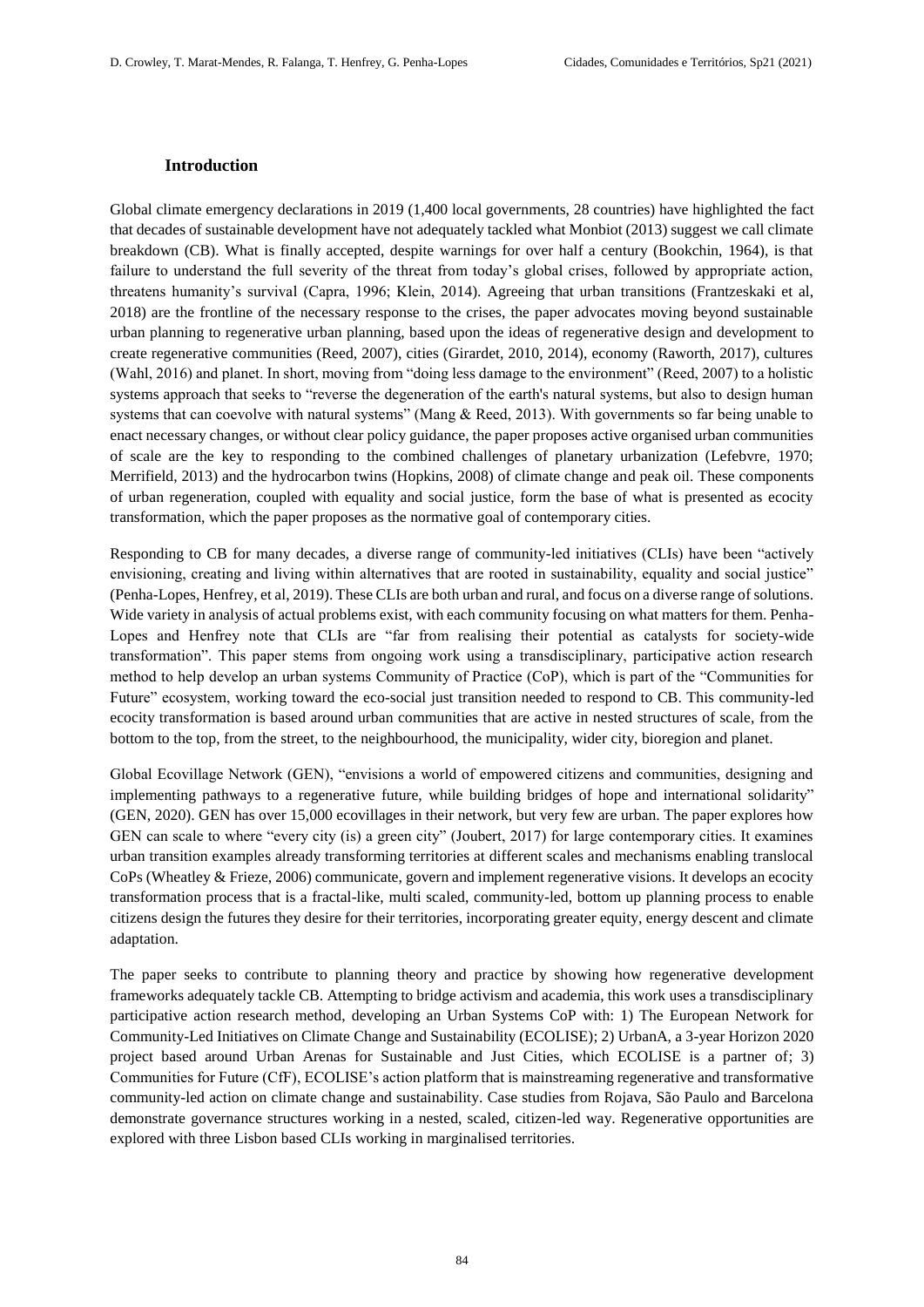The paper comprises four sections: The first section outlines the need to move from sustainability to regenerative design. It explores what regenerative frameworks (Du Plessis, 2012; Raworth, 2017) mean for urban planning, cities and citizens. It builds on degrowth critiques of green growth logic (Hickel & Kallis, 2020) to position regenerative planning frameworks within Holmgren's permaculture creative descent strategies. The second section examines how a CoP ecosystem can enable eco-social just transition. It introduces the various, and at times contradictory, stages of the ecocity concept and offers a regenerative development proposal based upon scaling GENs methodology, so that "every city is an ecocity". The third section turns to Europe's 2020 "Green Capital" Lisbon and three CLIs, exploring how to create more sustainable and equitable cities. The article finishes with discussion and conclusions, including how future research and action can enable wider regenerative, urban change.

# **1. Beyond Sustainability to Regenerative Development**

Climate and biodiversity emergency declarations made by various governments in 2019 are to be welcomed, but pathways for urban transitions to resolve the crises need better articulation. Recognizing that "modern cities are a product of the oil age" (Brown, 2005, p.36), permaculture practitioners recommend creative descent responses where factors accelerating CB are lowered intentionally by human design, back to within planetary limits. Permaculture co-founder David Holmgren offers (Image 1) four distinct near future scenarios (2009). At the extremes are: 1) Techno-Fantasy, the delusion that infinite growth can occur on a finite planet; 2) Crash, also called Mad Max Collapse, similar to the film's nightmare situation; 3) Green-Tech Stability, where todays nonsustainable levels of 1.6 Earths are somehow maintained; 4) Creative Descent, or Earth Stewardship, whereby humankind responds to the Hydrocarbon Twins (Hopkins, 2008) of climate change and peak oil, to create Post Carbon futures (Heinberg, 2003) that function within the earth's limits.



**Image 1. Permaculture inspired Creative Descent**

Source: Holmgren, 2009.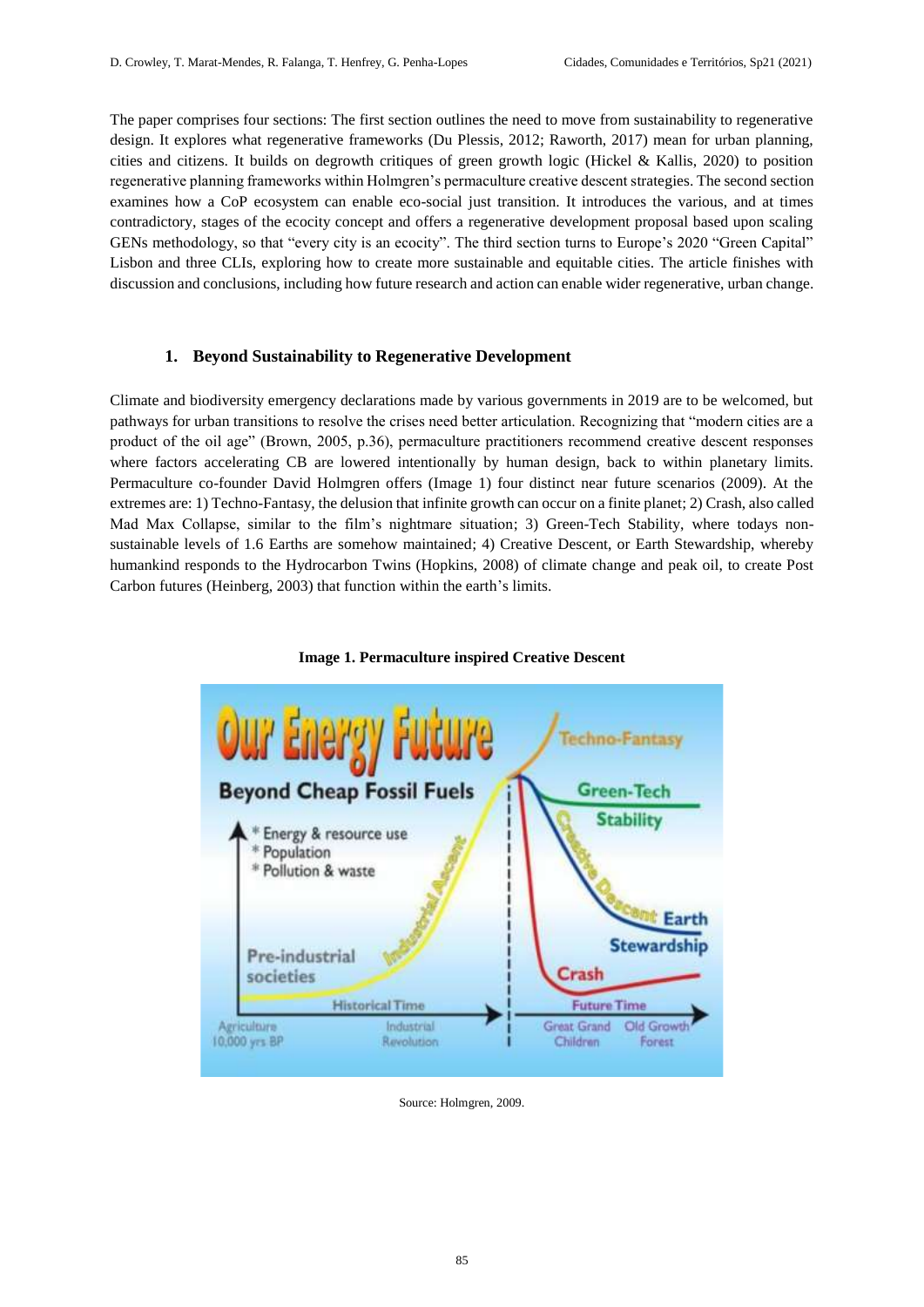The Brundtland Report (1987) popularized sustainability, but decades of Sustainable Development have failed to adequately tackle CB. Since the 1970s, humanity has been in ecological overshoot using resources faster than can be replenished. Today humanity uses the equivalent of 1.6 Earths to provide the resources we use and to absorb our waste. Even though todays cities occupy just 2% of the Earth's land, they account for 60% of energy consumption, 70% carbon emissions and 70% Global Waste (UN, 2015). These percentages continue to rise with what Lefebvre called the "complete urbanization of society" (1970) and Merrifield later neatly labelled Planetary Urbanization (2013). Indian environmentalist Vandana Shiva summarised: "The earth is rapidly dying: her forests are dying, her soils are dying, her waters are dying, her air is dying" (1988, p. xii). Failure to respond appropriately to the crises could lead to the delicate system that sustains human life crossing a series of climate tipping points which poses an existential threat to civilisation (Lenton, T; et al, 2020). The complexity of the problem requires a holistic whole systems approach (Capra, 1996), knowing how to identify leverage points, the best moments or places to intervene in the system (Meadows; 1999).

Wahl claims boldly: "Sustainability is not Enough: We Need Regenerative Cultures" (2016). Although positive, the growing viewpoint sees sustainability as "doing less damage to the environment" (Reed, 2007), whereas regenerative development transcends and includes sustainability, in a holistic systems approach to "reverse the degeneration of the earth's natural systems, but also to design human systems that can coevolve with natural systems" (Mang & Reed, 2013). Wahl (Image 2) adapts Reeds Regenerative Design Framework (2007) to identify six incremental stages between degenerative and regenerative systems; from 'business as usual' (conventional practice) to full regeneration (appropriate participation and design as nature), that is positioned beyond and transcends sustainability (not doing any more damage):



#### **Image 2. The Regenerative Design Framework**

Source: Wahl, Adapted from Reed (2016).

Regenerative Appropiate participation and deisgn as nature.

# Reconciliatory

Reintegrating humans as integral parts of nature.

#### Restorative

Humans doing thing to nature.

#### Sustainable

Neutral point of not doing any more damage.

#### Green

Relative improvements.

Conventional practice Compliants to avoid legal actions.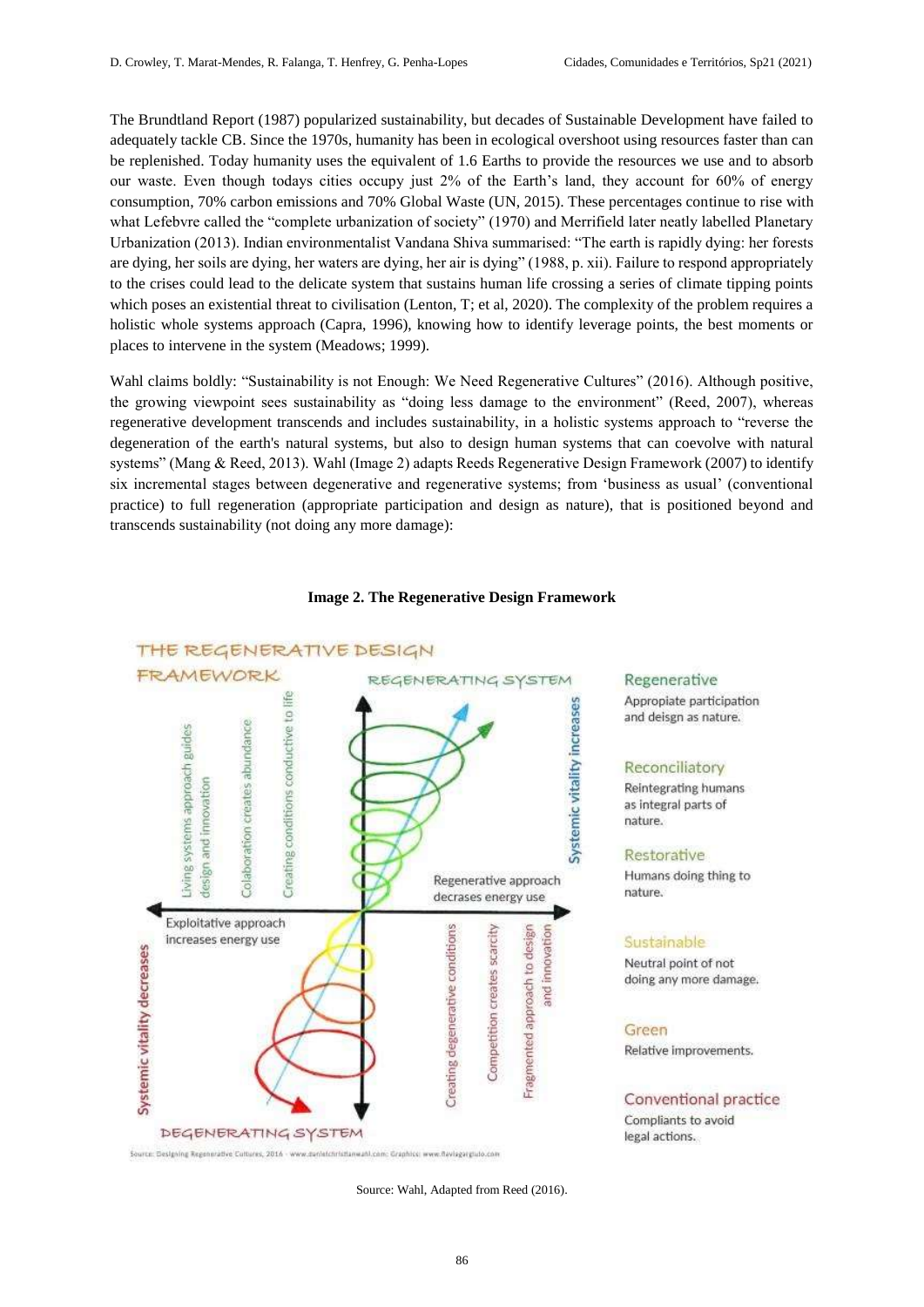The aim of creating regenerative cultures transcends and includes sustainability. Restorative design aims to restore healthy self-regulation to local ecosystems, and reconciliatory design takes the additional step of making explicit humanity's participatory involvement in life's processes and the unity of nature and culture. Regenerative design creates regenerative cultures capable of continuous learning and transformation in response to, and anticipation of, inevitable change. Regenerative cultures safeguard and grow biocultural abundance for future generations of humanity and for life as a whole. (Wahl, 2016)

Having established regenerative solutions best respond to CB, we explore regenerative design frameworks that are enabling a systems approach to urban planning. Before that, an important problem with the sustainability model must be addressed.

# **1.1. Degrowth, doughnuts and regenerative development**

Acknowledging important steps happened recently to focus thinking and action on ecological and social crises: Paris Agreement, 2015; Sustainability Development Goals (SDGs), 2015; New Urban Agenda, 2016, a fundamental problem needs addressing: Economic growth. *The Limits to Growth* (Meadows et al, 1972) identified perpetual quantitative growth on a finite planet as impossible, yet SDG8 is positioned; "Decent work and economic growth". In conversation with Capra, Wahl (2019), calls for a systems approach to the SDGs, identifies SDG8 as the spanner that "sabotages the implementation of all the other goals" and suggests it be reframed as 'Good Work and Qualitative Growth", adding "that alone would start a conversation about what kind of growth we want". Speaking about an often-misunderstood word, academic theory and social movement, Capra responds that the Degrowth movement is all about qualitative growth and need to be worked with. But, because semantics matter, he adds: "degrowth, it doesn't sound right to me".

Degrowth is an academic theory and quickly growing social movement. It is noted that "English speakers sometimes find the word 'degrowth' problematic" (degrowth.info, 2021) because it has negative connotations. The terms origins come from Latin languages, in Italian "la decrescita" refers to a river going back to its normal flow after a disastrous flood, a fitting metaphor for creative descent strategies. The English word "degrowth" became prominent after the first international degrowth conference in Paris in 2008, Hickel (2020) describes it as "a planned reduction of excess energy and resource use in rich nations to bring the economy back into balance with the living world, while reducing inequality and improving people's access to the resources they need to live long, healthy, flourishing lives". Hickel & Kallis (2020) doubt the World Bank and OECD's promotion of green growth can act as a route out of ecological emergency, urging that "policy programmes that rely on green growth assumptions – such as the SDGs – need urgently to be revisited". They advocate post growth, post capitalist alternatives to decouple prosperity and development from growth. Klein (2014, 27) explicitly identifies the root cause of the crisis in her book *This Changes Everything: Capitalism vs. the Climate*:

Our economic system and our planetary system are now at war. Or, more accurately, our economy is at war with many forms of life on earth, including human life. What the climate needs to avoid collapse is a contraction in humanity's use of resources; what our economic model demands to avoid collapse is unfettered expansion. Only one of these sets of rules can be changed, and it's not the laws of nature.

In 2012 Kate Raworth published her Doughnut Economic concept; a visual framework, shaped like a doughnut, that seeks to replace the current endless growth, Gross domestic product (GDP) model with a 21<sup>st</sup> century approach to "eradicate poverty and achieve prosperity for all, within the means of the planet's limited natural resources". Arguing that "between the social foundation of human well-being and the ecological ceiling of planetary pressure, lies a safe and just space where humanity can thrive". Full of optimism, her 2017 book's doughnut, with shortfall and overshoot arrows (Image 3 & Table 1), intends to act as a twenty-first-century compass because "We urgently need a way to help policymakers, activists, business leaders and citizens alike to steer a wise course through the twenty- first century". In July 2019 Raworth's network created Doughnut Economics Action Lab (DEAL) and in September 2020 launched their online community platform "to help create 21<sup>st</sup> century economies that are regenerative and distributive by design, so that they can meet the needs of all people within the means of the living planet". In March 2020 Amsterdam city council announced it was embracing "doughnut economics" (DEAL,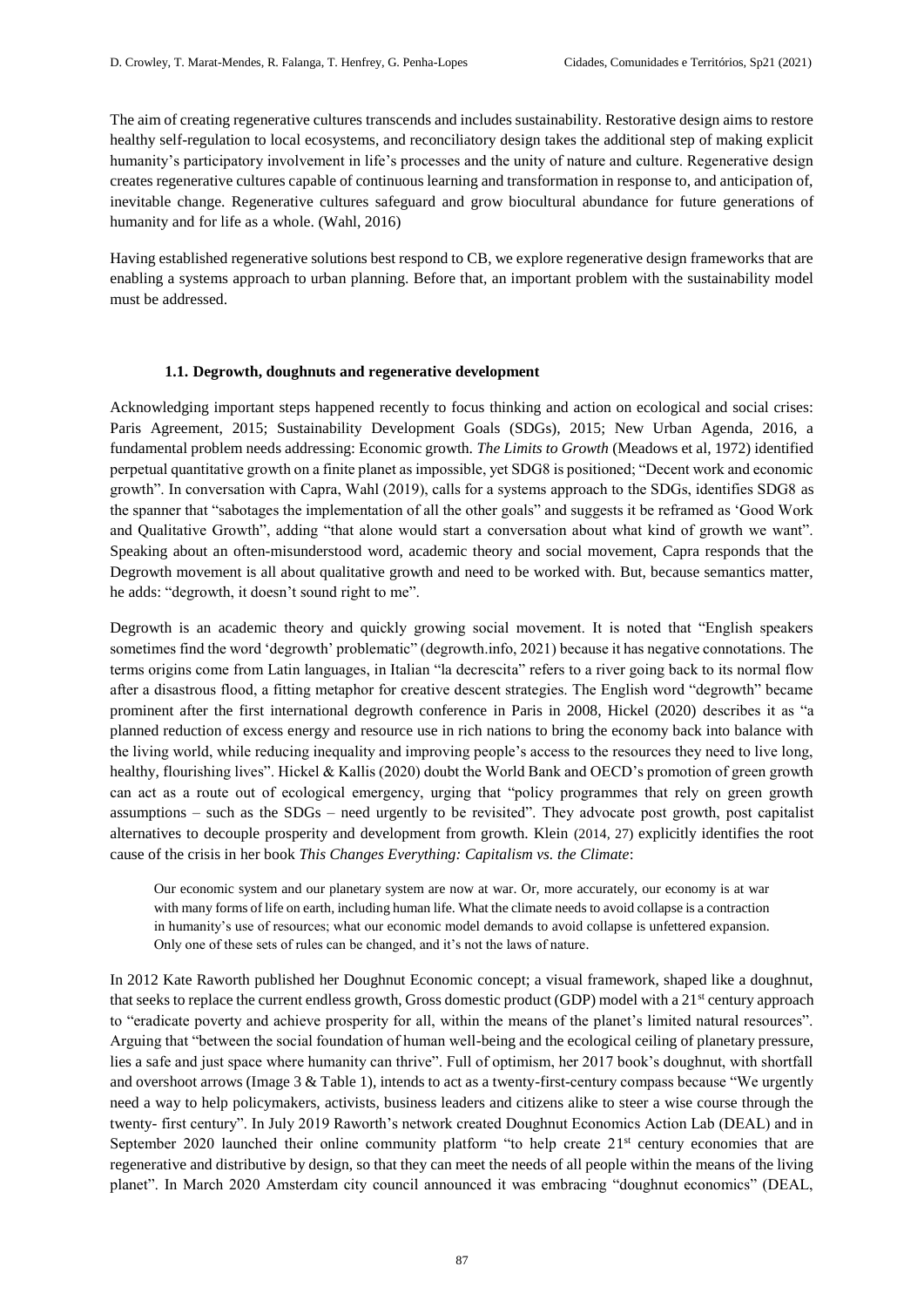2020) and hoped to turn the city into a "doughnut city". In January 2021 TIME magazine's article read: "Amsterdam Is Embracing a Radical New Economic Theory to Help Save the Environment. Could It Also Replace Capitalism?" (Nugent, 2021), adding "Citizen-led groups focused on the doughnut that are forming in places including São Paulo, Berlin, Kuala Lumpur and California bring the potential to transform their own areas from the bottom up". The DEAL network is growing rapidly around the planet, in countries, cities, municipalities and towns.





Note: The Doughnut as a twenty-first-century compass (left) Earth's Limits and social foundations transgressed (right).

Source: Raworth (2017)

## **Table 1. Doughnut Economic Framework**

| <b>The Doughnut</b>                                           |                 |                               |                               |                           |  |  |  |
|---------------------------------------------------------------|-----------------|-------------------------------|-------------------------------|---------------------------|--|--|--|
| Social foundations                                            |                 |                               | Ecological ceilings           |                           |  |  |  |
| Food security                                                 | Health          |                               | Climate change                | Ocean acidification       |  |  |  |
| Education                                                     | Income and work |                               | <b>Biodiversity</b> loss      | Air pollution             |  |  |  |
| Peace and justice                                             | Political voice |                               | Chemical pollution            | Ozone layer depletion     |  |  |  |
| Social equity                                                 | Gender equality |                               | Freshwater withdrawals        | Land conversion           |  |  |  |
| Housing                                                       | <b>Networks</b> |                               | Nitrogen & phosphorus loading |                           |  |  |  |
| Energy                                                        | Water           |                               |                               |                           |  |  |  |
| Seven Ways to Think like a 21 <sup>st</sup> Century Economist |                 |                               |                               |                           |  |  |  |
| Seven Ways to Think:                                          |                 | From 20th century Economics   |                               | To 21st Century Economics |  |  |  |
| Change the Goal                                               |                 | GDP                           |                               | The Doughnut              |  |  |  |
| See the Big Picture                                           |                 | Self-contained market         |                               | Embedded economy          |  |  |  |
| Nurture Human Nature                                          |                 | Rational economic man         |                               | Social adaptable humans   |  |  |  |
| Get Savvy with Systems                                        |                 | Mechanical equilibrium        |                               | Dynamic complexity        |  |  |  |
| Design to Distribute                                          |                 | Growth will even it up again  |                               | Distributive by design    |  |  |  |
| Create to Regenerate                                          |                 | Growth will clean it up again |                               | Regenerative by design    |  |  |  |
| Be Agnostic about Growth                                      |                 | Growth addicted               |                               | Growth agnostic           |  |  |  |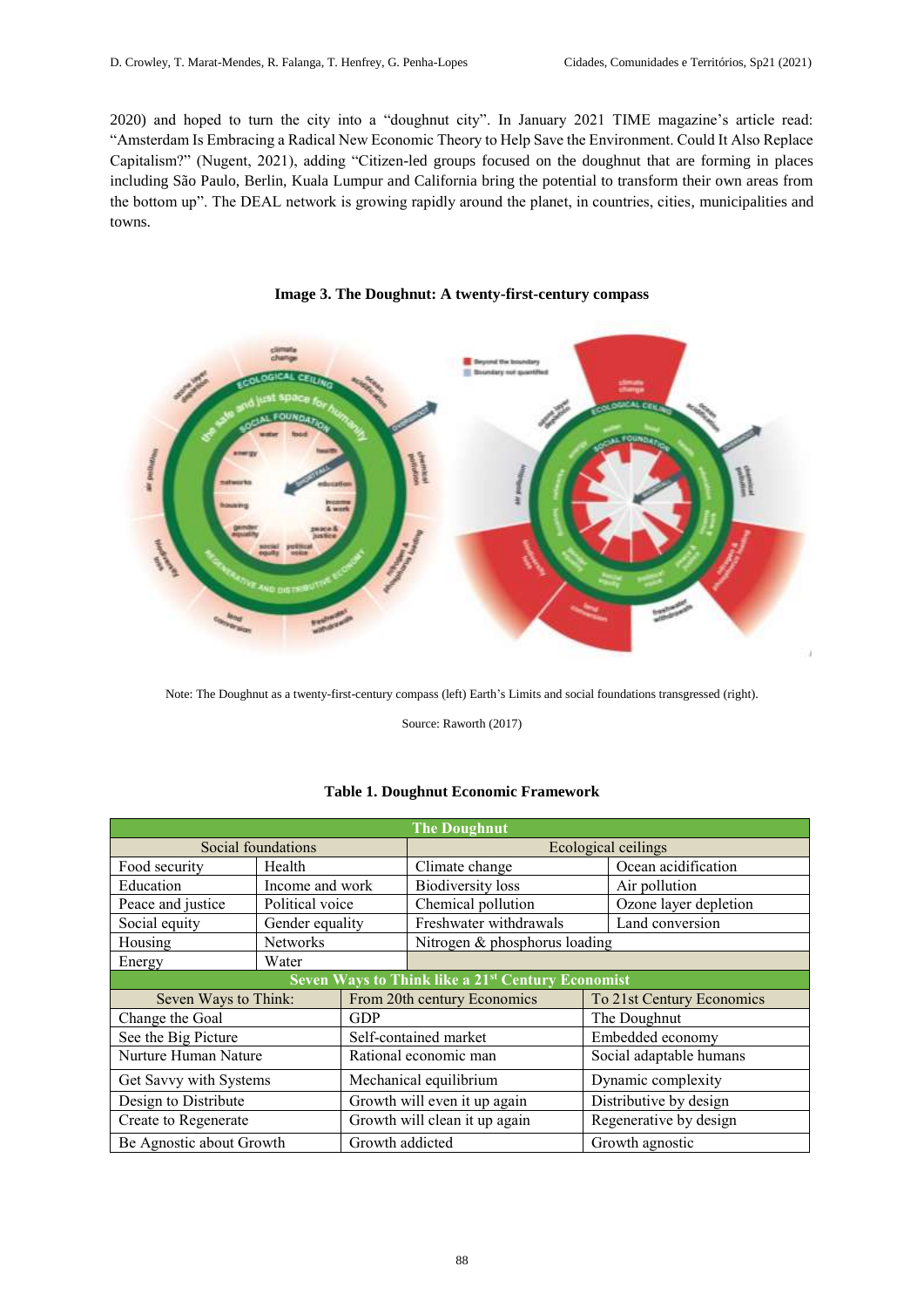The doughnut structure's (Image 3 & Table 1) inner ring includes twelve dimensions of social foundation (the 2012 version had 11, some were reworded), which came from the UK governments' priorities for Rio+20 conference in 2012. The outer ring includes nine ecological ceilings of earth's life supporting systems that humanity must not collectively overshoot, based on Earths planetary boundaries set out by Rockström et al (2009). Raworth's depiction of boundary transgression and of social foundations not being met (Image 3, right) is deeply disturbing, yet she is hopeful. Her remedy to these ecological and social ills is through the regenerative and distributive economy, enabling all human beings to thrive. "A world in which every person can lead their life with dignity, opportunity and community – and where we can all do so within the means of our life-giving planet". The doughnut framework is based around seven principles to enable thinking Like a 21<sup>st</sup> Century Economist (Table 1) and embraces the commons. Although the doughnut is relatively new, city municipalities, community groups, curious citizens are all busy creating networks, sharing knowledge and applying the framework to local needs, from big cities, to small towns, from Global North, to South. With Ireland's president the first head of state embracing it, this post capitalist, regenerative idea has landed.

Concerning emerging regenerative planning frameworks, Du Plessis (2012) notes how "the mavericks of 'radical ecologism' were opening another pathway based on a different worldview", building on Lyle's (1994) regenerative design concept where buildings and cities regenerate lost ecosystems. Hopkins applied permaculture ideas to urban communities through transition towns, incorporating the idea of resilience. It became a viral movement in the 2000s. Practitioners moved from sustainable cities to resilient cities (Newman, 2009) and regenerative cities (Girardet, 2010) that fixed ecosystem services beyond their boundaries to "assure a restorative relationship between cities and the ecosystems from which they draw resources for their sustenance" (Girardet, 2014). Seeing environmental problems as more psychological or cultural, rather than technological, Reed set up the Regenesis group in 1995 to transform the way humans inhabit the earth. It positions humans as co-creative and mutuallyevolving participants in an ecosystem, not just a built environment. Over years the practice developed to see design not as creating an end product, but as beginning an unfolding process where practitioners serve nested communities, enabling essence to blossom (Mang & Haggard, 2016).

# **2. Communities of Practice and community-led ecocity transformation**

Hölscher, Wittmayer & Loorbach (2018) note that the terms transition and transformation became buzzwords, but are not mutually exclusive. Both offer perspectives on how to bring about "radical and non-linear societal change", and that "their differences may partially result from their etymological origins, but they largely stem from the different research communities concerned with either transition or transformation". Within the world of technological transitions Geels & Schot (2007) identified five transition paths, one being transformation: "A sociotechnical regime that changes without the emergence of a monopolising technology". Geels multi-level perspective on transitions (2002), introduced the idea of niche innovations breaking into and through existing regimes to create new landscapes. The accompanying diagram (Image 4) states: "New configuration breaks through, taking advantage of "windows of opportunity". Adjustments occur in socio-technical regime". These "windows of opportunity" are a theme to be explored later, as we focus on how urban systems CoPs can best adapt, or be scaled up or out, so as to leverage greater impact to enable an eco-social just transition for a regenerative world. CoPs are viewed at varying scales; a translocal perspective (Avelino et al, 2020), projects are both local and transnational at the same time; a glocal perspective, projects are both local and global at the same time; cosmolocal, a postcapitalist term that is short for cosmopolitan localism, that "seeks to amplify the richness of a place while keeping in mind the rights of a multifaceted world" (Sachs, 1992).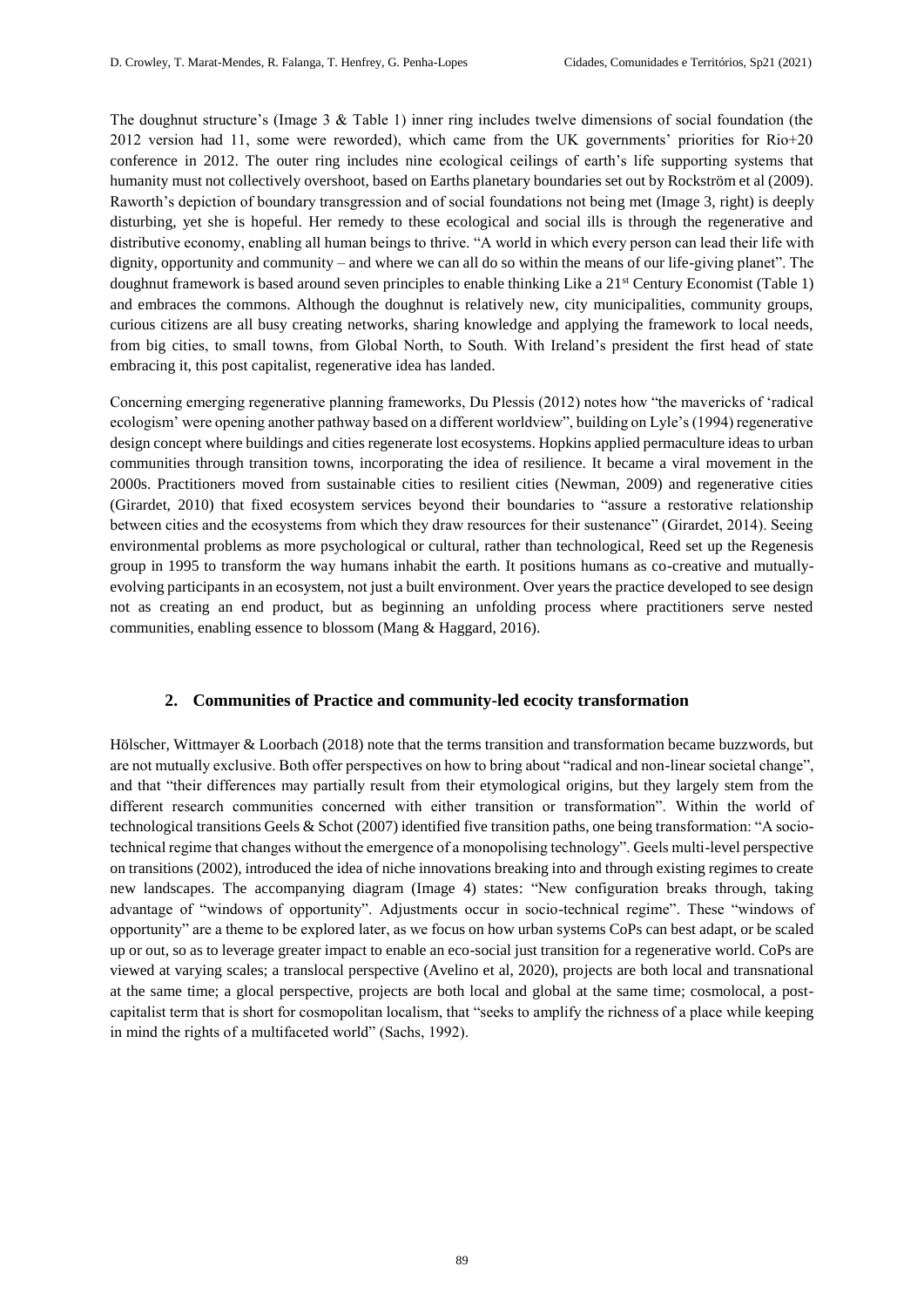

Increasing structuration of activities in local practices



Source: Geels, 2002.

A Community of Practice is a group of people who "share a concern or a passion for something they do and learn how to do it better as they interact regularly" (E. & B. Wenger-Trayner, 2020). CoPs consist of three core components: Domain (Area of shared interest & key issues), Community (Relationships built through discussion, activities & learning) & Practice (Body of knowledge, methods, stories, tools developed). Betz (2016) notes about CoPs:

"Unless a social movement as a network develops into a CoP it cannot become a system of influence. CoPs are of vital importance because through them, people grow the necessary capabilities and structures that enable a new system to emerge - not as a social movement taking over institutions by force, but by growing into a System of Influence and thus becoming the new mainstream, making old structures obsolete."

This builds on critical insights from Wheatley & Frieze's 2006 work on The Life Cycle of Emergence (Image 5), driven by their philosophy to "Act locally, connect regionally, learn globally." Their assessment is composed of three Stages 1) Networks (Discovering Shared Meaning and Purpose) 2) CoPs (Developing New Practices Together) 3) Systems of Influence (New Practices Become the Norm). Identifying networks as "the only form of organization used by living systems on this planet", they see them grow and transform into active, working CoPs, that enable change, through emergence. These smaller "individuated communities" spring from a robust network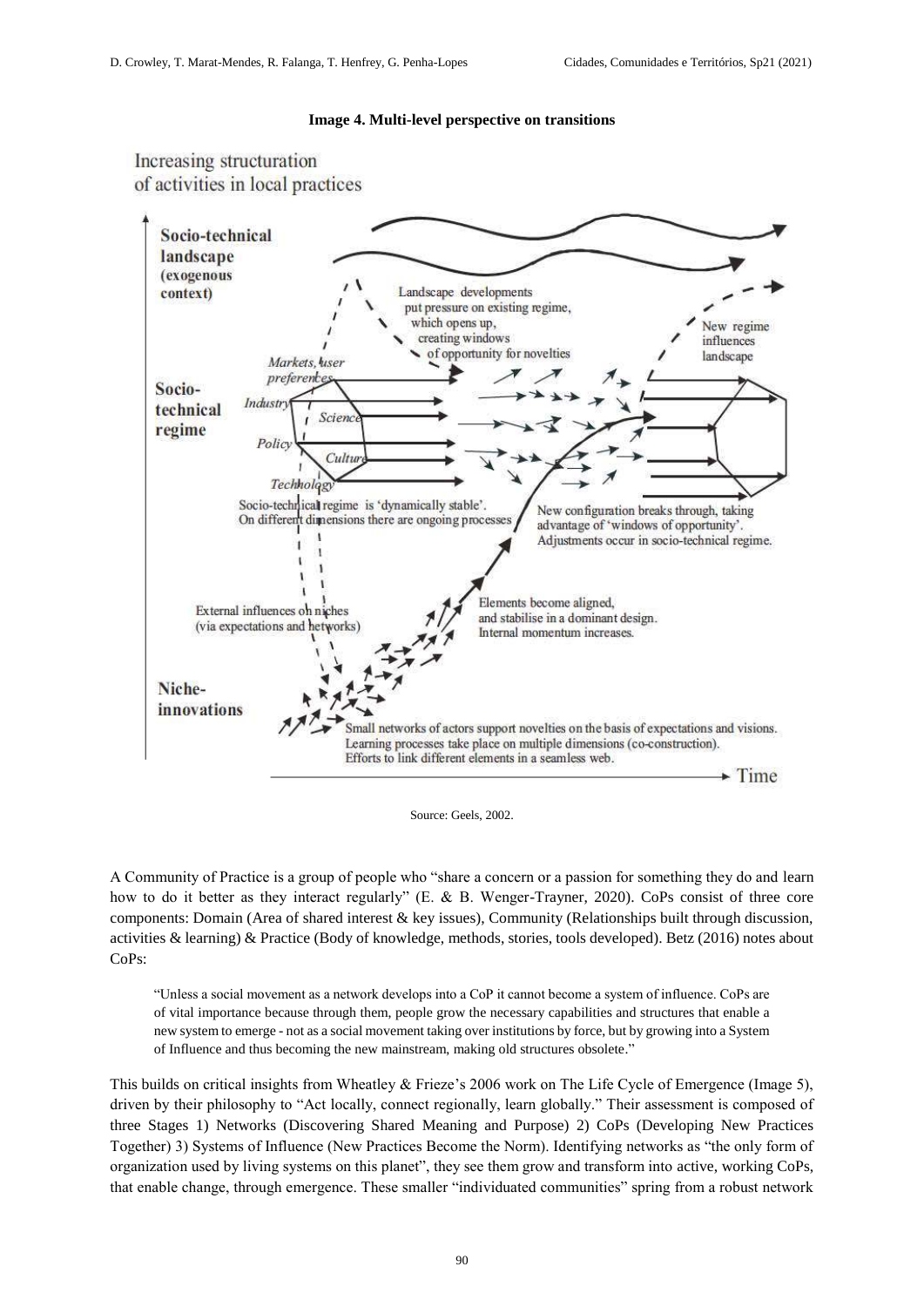to form self-organized CoPs, where people "share a common work and realize there is great benefit to being in relationship". A key difference between networks and CoPs, is that CoPs are communities; "People make a commitment to be there for each other; they participate not only for their own needs, but to serve the needs of others". CoPs also "make their resources and knowledge available to any-one, especially those doing related work", what ECOLISE deem as creating and using the knowledge commons. CoPs soon reach Stage 3, the moment of "the sudden appearance of a system that has real power and influence" where "Pioneering efforts that hovered at the periphery suddenly become the norm."





Source: Wheatley & Frieze, the Berkana Institute, 2006.

# **2.1. Community-led ecocities**

ECOLISE is the European Network for Community-Led Initiatives on Climate Change and Sustainability. It was founded in 2014 as a network of existing networks of CLIs engaged in regenerative based practice, the chief groups including the Transition Network (representing over 1200 Transition initiatives), the Global Ecovillage Network (GEN) (15,000 ecovillages), the Permaculture movement (3 million practitioners globally) and ICLEI, the association of local governments for sustainability. Collaborative and transdisciplinary action research is key to ECOLISE's work, to support CLIs, learn from them and help bring their regenerative based practice and knowledge to wider audiences. They also provide empirical data, to give scientific backup to CLI claims that the regenerative world is actually better for people and planet. Key to this process is the creation of translocal CoPs and use of the knowledge commons, material is entered into an open source, public, wiki space, for instant sharing, editing and co-creation. In 2019 such a collaborative process resulted in ECOLISE's first "Status Report of community-led initiatives in Europe", edited by Penha-Lopes & Henfrey (2019). CLIs were identified as:

Actively envisioning, creating and living within alternatives that are rooted in sustainability, equality and social justice. Largely located on the margins of mainstream society and limited by material, cultural, institutional and structural constraints, they are far from realising their potential as catalysts for society-wide transformation.

The report identified seven basic preconditions for sustainable prosperity in Europe: 1) Moving beyond growth; 2) Nurturing commons ecologies; 3) Eco-social regeneration; 4) Solidarity economics; 5) Inclusive governance; 6) Transformative social innovation; 7) Enabling community-led action.

The term "eco-city" became popular in the 1970's (Roseland, 1997) and was first noted academically by Richard Register's 1987 book, *Ecocity Berkeley: Building Cities for a Healthy Future*, followed by the first International Ecocity Conference in 1990 at Berkeley. This network grew into Ecocity Builders and they continue to have biannual world summits, switching between global north and south locations. During the 1980s and early 1990s, the Ecocity concept seemed somewhat vague: "a collection of ideas and propositions about sustainable urban planning, transportation, housing, public participation and social justice, with practical examples relatively few and far between" (Joss, 2009, p.239), that changed quickly in the mid-2000s (Joss, 2009, p.240):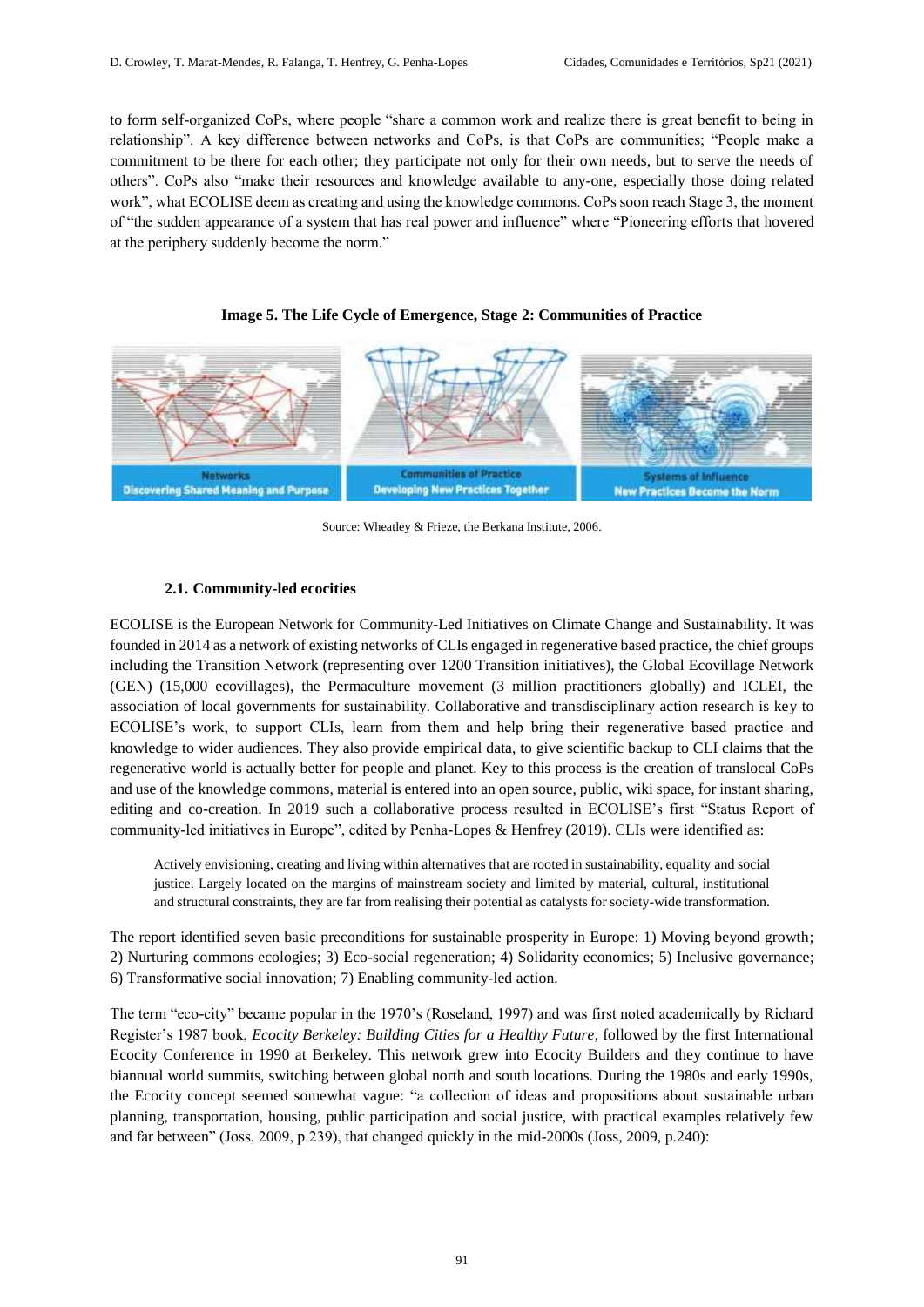The phenomenon appears to have become increasingly global and mainstream, against the background of the international recognition of the scale and severity of climate change and rapid urbanisation, particularly in the developing world… with countries and cities competing to take a lead in developing and applying new sociotechnological innovations and thus bringing about the next generation of sustainable towns and cities.

The two grandest Ecocity projects, heralding a new age for urbanism, were Dongtan, China (launched 2005) and Masdar City, Abu Dhabi, (launched 2006). Both were motivated by financial, political gain and supported by elite power structures, but both turned out to be spectacular failures (Cugurullo, 2013). Cugurullo (2013) argues that sustainability is not the real aim of Masdar and that the image of the ideal sustainable city was used to boost the local economy and fulfil the political interests of the ruling class. He later labels it a Frankenstein city, "a "patchwork" of different pieces of urban fabric produced by different clean-tech projects" (2016). Analysing Tianjin eco-city, Caprotti et al. (2015) ask the critical question: 'Eco' for whom? His findings point to the creation of modern apartments as bubbles or containers for eco living, disconnected from the public realm and void of any real community. The marketing dream even included fake leaves tied onto an avenue of bare trees which "seemed to point metaphorically to the strained marketing of a 'harmonious' and 'ecologically friendly' city as an artificial and ultimately misleading foil for yet another new-build luxury residential project" (Caprotti, 2015). These three projects seem for the select few, not the many.

Contrary to this, is GEN's urban vision, as outlined by their ex-president (Joubert, 2017):

SDG11 aims to make all cities and human settlements inclusive, safe, resilient and sustainable by 2030. Within GEN, we say that every village needs to become an ecovillage and every city a green city. In order to achieve these goals, the ecovillage approach needs to be dramatically scaled up without losing its core values of being locally owned, participatory processes.

In July 2020 GEN published the "Regenerative Urban Communities Manual" (Mattos, 2020) with 12 steps to create an urban regenerative CLI (Table 2). GEN's few urban projects include L. A. Ecovillage (USA) and Christiania (Copenhagen, Denmark) urban ecovillages. Both initiatives grew from profound political struggles. In Suzuka, Japan the "As One Community" exists as an intentional physical network and at smaller scales, Ireland's ecovillage Cloughjordan and other US and New Zealand initiatives demonstrate ingenuity.

| Route to create a regenerative CLI |                                             |    |                                         |  |  |
|------------------------------------|---------------------------------------------|----|-----------------------------------------|--|--|
|                                    | Form an initiating group                    |    | Deepen relationships                    |  |  |
|                                    | Create the group common ground & rhythm     |    | Develop projects & practical activities |  |  |
|                                    | Get others involved                         | 9  | Make alliances & partnerships           |  |  |
|                                    | Study! participate in trainings             | 10 | Evaluate & celebrate                    |  |  |
|                                    | Develop skills to live & work well together |    | Expand / scale up                       |  |  |
|                                    | Create working groups                       |    | Inner & outer transition                |  |  |

#### **2.2. Fractal governance**

This paper proposes that the key to regenerative planning frameworks are governance structures that enable local communities to continually shape their territories. Scaling up GENs process of locally owned, participatory processes to contemporary cities requires a fractal-like, multi scaled, bottom up and community-led planning process. Sociocracy 3.0 (S3) is a tool many CLIs already use. It is a fractal structure of circles within circles within circles (Image 6) offering a deep form of direct democratic process, decisions come from the bottom up. Delegates represent their circle at the next level up, a fractal like process. It has grown into an educational social movement in Indian schools and is used by many ecovillages and the Municipalities in Transition (MiT) project. ECOLISE started using it in 2018, now groups in the network use it, like Scottish Communities Climate Action Network (SCCAN) (Image 6).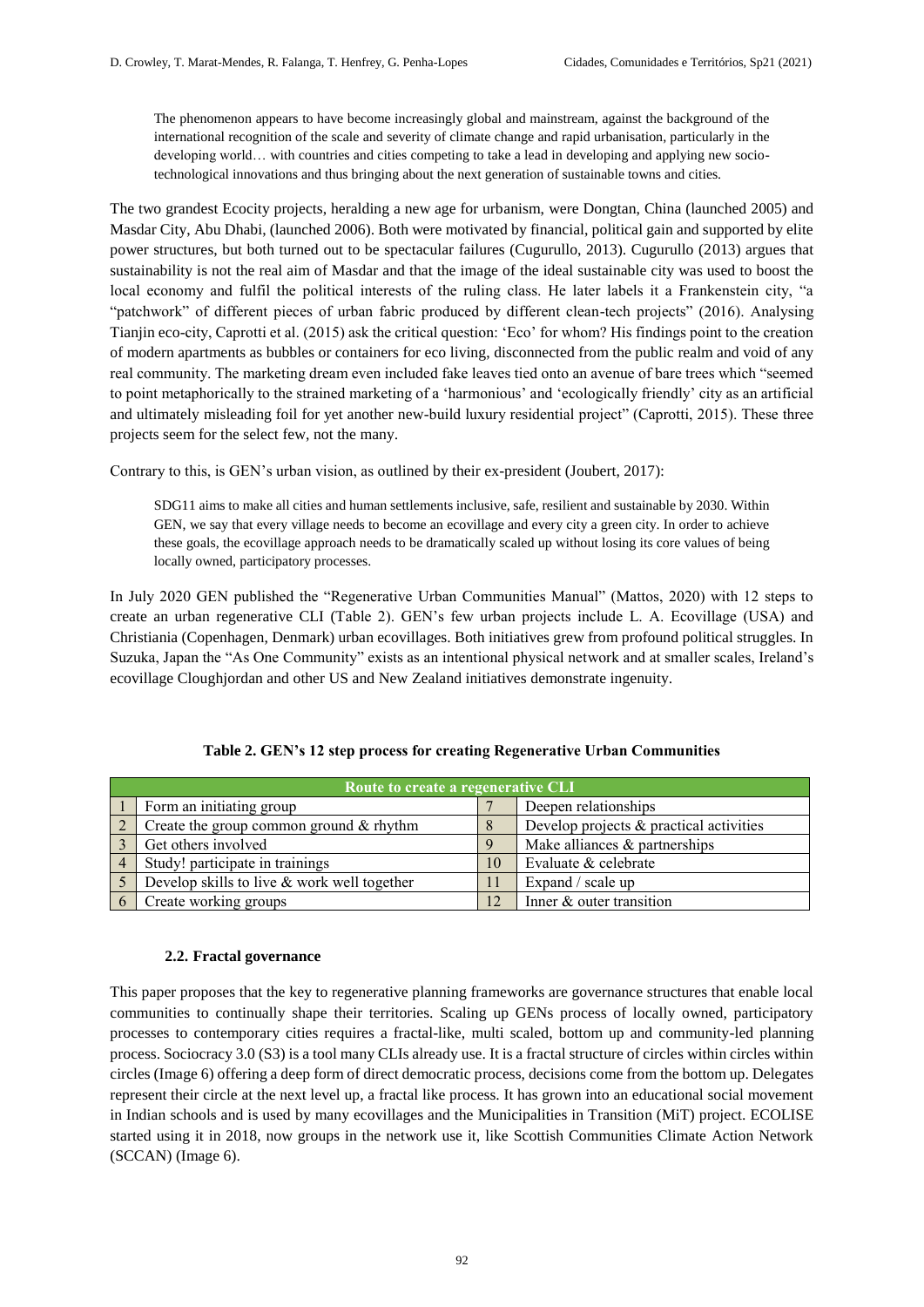

#### **Image 6. Fractal governance structures**

Source: Jerry Koch-Gonzalez (2016) & SCCAN (2020), arrangement Author (2020).

Experiments from Rojava and São Paulo demonstrate citizen-led governance structures working in nested, scaled, multiple levels. Their structures could be replicated globally for GEN, regenerative planning systems and ecocities. *Ecobairro* (Econeighbourhood) São Paulo aims to create ecological and peaceful communities in Brazil. Rojava stems from a feminist, ecological revolution within Syria's civil war. Arising from a GEN training event in 2004 and incorporating regenerative concepts from Permaculture, transition towns and SDGs, *Ecobairro Brasil* was developed by Lara Freitas in the Vila Mariana municipality (Population: 344.632, size: 26,5 km²), one of 32 municipalities in São Paulo's megalopolis. It incorporates a fractal structure, from micro to macro; individual, home, block, neighbourhood, network (Ecobairro Brasil, 2013) and has eight axes in its DNA: Politics, Education, Culture, Spirituality, Health, Ecology, Economy, Communication. When selected as one of five test pilots for the MiT project, it gained international profile. This led to Vila Mariana city council introducing S3. The aim of the project is the transition to a local, circular and participatory governance in which community members are encouraged to act responsibly.

Municipalist ideas inspired a revolt for autonomy by Kurdish peoples in Syria. Since imprisonment in 1999 in Turkey, Kurdish independence leader Abdullah Öcalan moved strategy from Marxist-Leninism to democratic confederalism (Finley, 2017), after reading Bookchin's (1991) libertarian municipalist ideas. Due to the political instability in Syria, including the war against ISIS, a giant experiment is underway since 2012 in the mostly Kurdish Northern Syrian region, Rojava. A feminist and anti-capitalist society has been created (Staal, 2016), based around networks of grassroots people's assemblies and co-operatives, or communes, a process called Tekmîl (Kurdish for report). They have declared their autonomy from the state, instead building what they refer to as a real democracy. Society is structured in fractal like fashion where communes form confederations with each other across regions. Typically, one Municipality comprises 5 districts, of 20 neighbourhoods, of 150 communes, of 2500 families. All assemblies have two co-delegates that represent their group at the upper level. Decision making is done through consensus and voting, in a bottom up process, and women are involved at all levels as equals. Regions elect fellow citizens to represent them at higher levels. There are eleven different committees or workgroups that facilitate day-to-day running of the Commune: People, Economy, Health, Women, Youth, Art & Culture, Self-defence, Martyrs, Education, Merchants, Communication. Local assemblies elect representatives at the village or street level, these delegates represent their assembly at the higher level of the city or region, and so on.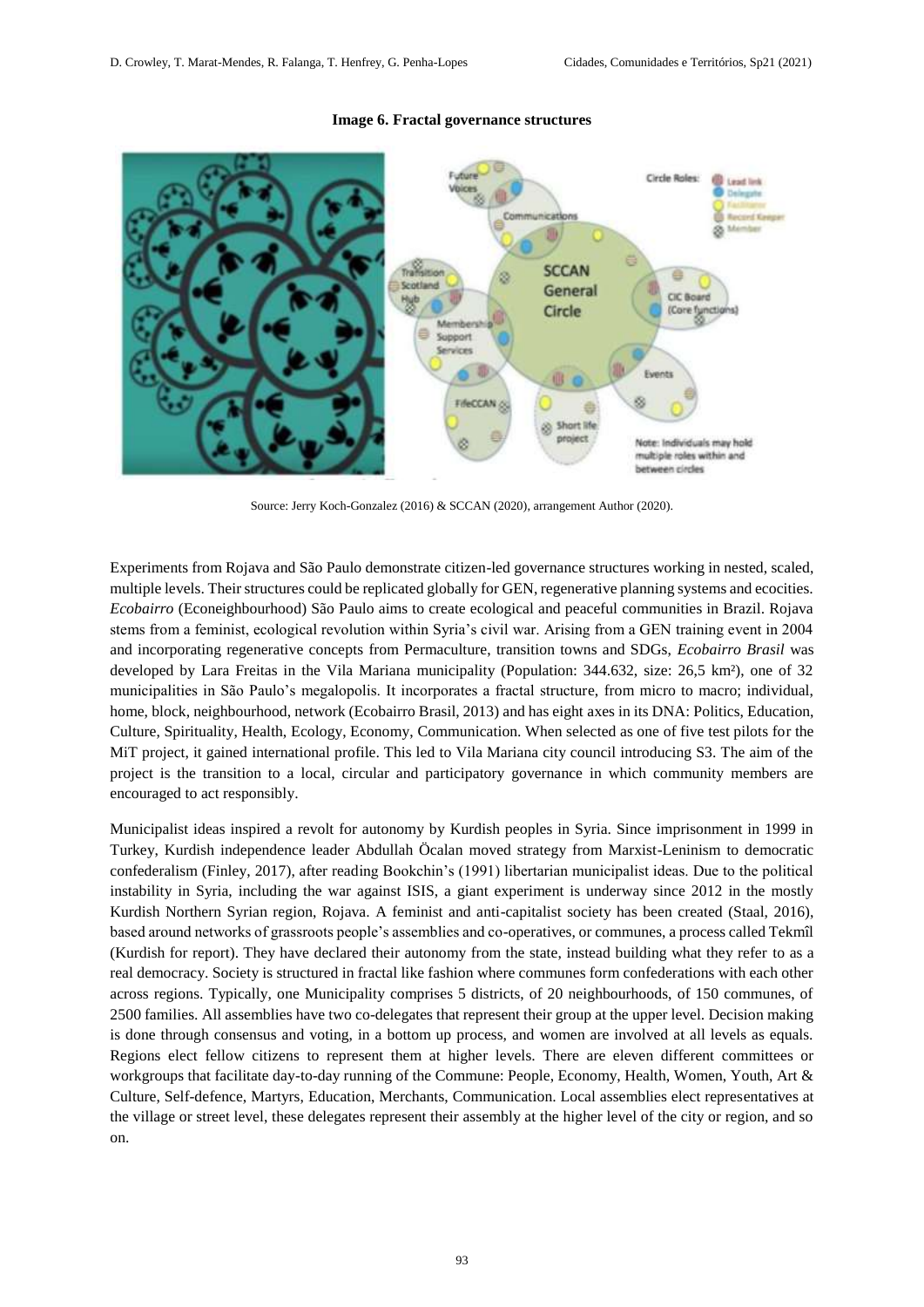#### **2.3. Barcelona's experiment toward a more sustainable and just city**

The 2008 economic crisis in Spain led to massive austerity cuts, bank repossessions of housing, rise in suicides and a spike in unemployment with youth unemployment rising as high as 56%. Out of this misery and anger a coordinated day of direct action happened in a network of cities throughout Spain on the  $15<sup>th</sup>$  of May 2011 (15M). Spanish public squares were occupied by the *Indignados* movement for some months, who demanded a real democracy, based around daily assemblies in squares and a network of working groups. Echoing Deleuze & Guattari (1972), Castells referred to this form of urban action in his native Spain as "A Rhizomatic Revolution" (2012, p. 114), noting how after the initial actions of 15M, the structure multiplied rapidly; "Over 100 Spanish cities following suit, triggering a massive occupy movement that spread in a few days to almost 800 cities around the world".

Building on these and more movements, citizen platforms won eight city councils in Spain's 2015 municipal elections, including the two biggest cities; Madrid and Barcelona. All groups were from outside the traditional political party system and they took decisions collectively through local assemblies. This phenomenon was subsequently named Spain's Rebel Cities. Barcelona saw the election of a woman as mayor for the first time in over 2,000 years; Ada Colau was the leader of the anti-eviction group *Plataforma de Afectados por la Hipoteca* (PAH) (Platform for People Affected by Mortgages). The citizen platform she is part of, *Barcelona en Comú* work on a Municipalist only platform, seeking power only at city level, based on a set of related characteristics (Shea Baird & Roth, 2017): 1) Distinctive political organization reflects diversity of local political landscape; 2) Open and participatory decision making processes; 3) Organizational structure is relatively horizontal (for example, neighbourhood assemblies) and guides elected representatives; 4) Capacity for institutional action depends on strong, organized movements in the streets that push elected leaders.

Their structure and work method is a continuation of the earlier movements they have grown from. They claim a feminist democratic revolution is underway, to further open up the urban commons in Barcelona, based on deep communication processes that allows for a city that listens. They have occupied the institutions of the mayor's office, dispersing power by opening them up to the various assemblies in the city neighbourhoods. Image 7 shows the mayor's team and residents discuss plans and projects that affect them. Local residents are co-creating their neighbourhoods of the future, based on open participative planning processes.



**Image 7. Feminist assembly in Gràcia neighbourhood**

Source: ikimilikiliklik (2017).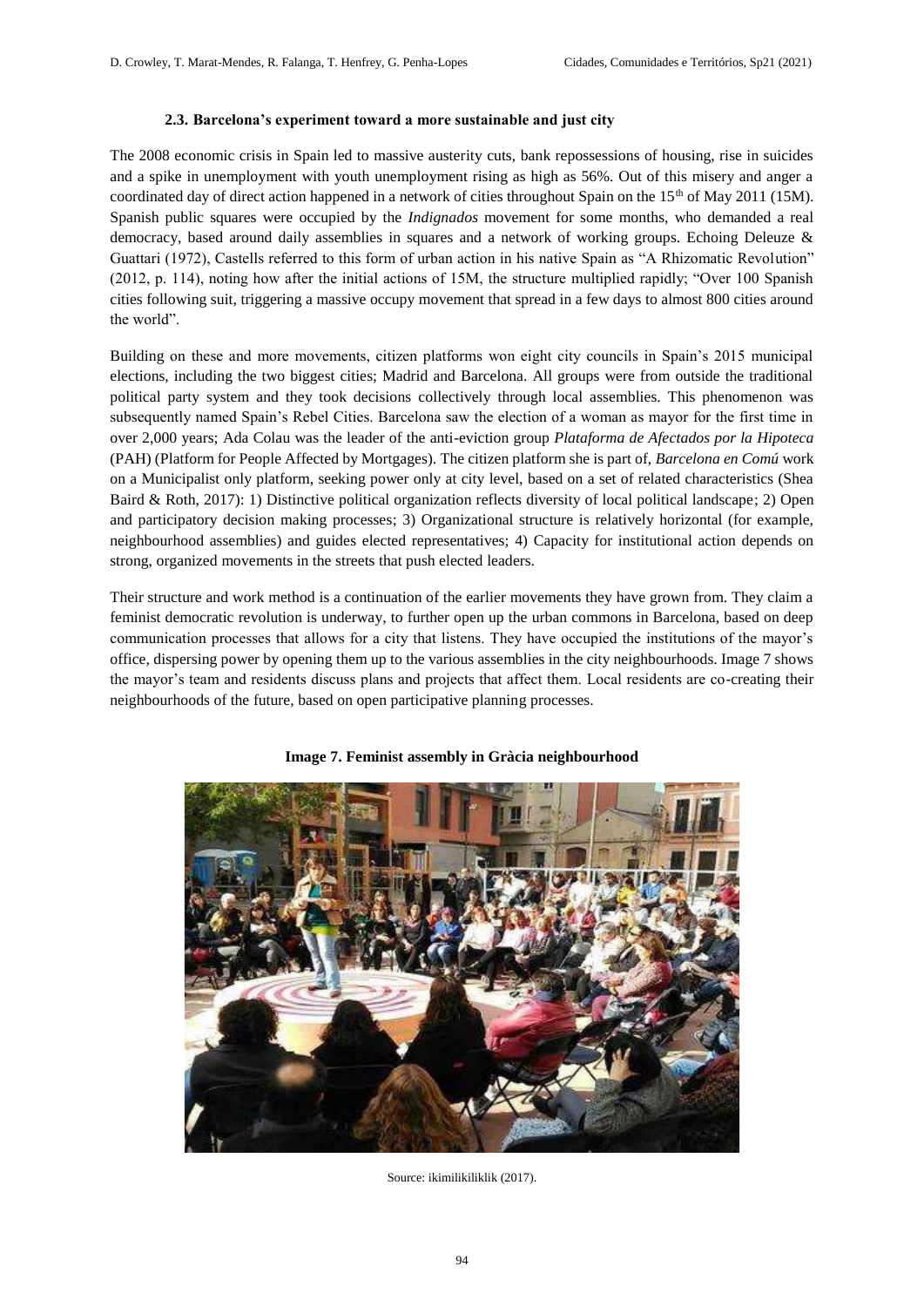Speaking only weeks after her victory, Colau stated (2015):

"We think the city governments are key for democratic revolution, to begin governing, with the people, in a new way. But on the other hand, we're very aware that the real change must be global, that one city alone cannot solve all the problems we're facing, many of which are global because today the economy does not have borders"

To help facilitate wider global municipal change, *Barcelona en Comú* organized a three-day international Municipalist summit in Barcelona in 2017 called Fearless Cities. It had participants from every continent of the planet and was divided along 3 lines: 1) Work as a global Municipalist network: Share tools, knowledge and experiences with Municipalist movements from around the world; 2) Feminize politics: Develop new ways of organizing based on horizontal collaboration, collective intelligence and the politics of everyday life; 3) Stop the far right: Combat the politics of hate and fear with local policies to reduce inequality and promote the common good. Inspired by Barcelona's feminist democratic revolution, the network grows. Follow up conferences happened in Central Europe, Eastern Europe, New York and Chile in 2018. In 2019 the movement published a book (Barcelona en Comú, 2019) and participated in Lisbon's "Reclaim Europe!" event; "(Re)Scaling Networks in Portugal and Europe". Lisbon activists are now exploring how to participate in the May 2021 conference.

# **3. Insights from community-led initiatives in Lisbon**

Lisbon was awarded the title of European Green Capital 2020 by the European Commission (EC) in 2018, in recognition of its urban development towards a more sustainable city for all. It is not Europe's greenest city, but recent urban transformations have been recognised. The EC's expert panel highlighted Lisbon is "particularly strong in the field of sustainable land use, sustainable urban mobility (transport), green growth & eco innovation, climate change adaptation and waste". Lisbon joined the 100 Resilient Cites and C40 networks recently. Like many European cities before COVID, touristification, gentrification and short-term housing were driving up rents so quickly that many locals unable to pay rent were moving out of their communities in Lisbon's historical neighbourhoods. Portugal has still the lowest minimum wage in western Europe. In 2019 Barcelona's *Ara.Cat* newspaper deemed Lisbon "The new capital of gentrification and evictions". A housing movement formed, stopping evictions, building networks of resistance, holding public assemblies, demanding politicians resolve problems and winning some policy changes. Left Hand Rotation's documentary "What is going to happen here?" (2019) paints a vivid picture of the social upheaval of the city.

The 3-year European funded Horizon 2020 project UrbanA (2018-21) revolves around four European "arenas", to connect "city makers" to better understand how to create sustainable and just cities. UrbanA's Lisbon team are grounding the process in their city, while asking "How might an urban CoP help manifest the dream of a Sustainable and Just Lisbon?". The first chapter of this process culminated with the first Lisbon "local arena" on November 12<sup>th</sup> 2019. The event happened in one of the city's oldest neighbourhoods, which is also considered the most multi-cultural in the country, Mouraria. The day was divided into two parts. In the morning a walking tour led nearly twenty participants through the streets to Rua Dos Lagares, considered to be the epicentre of current evictions. At preselected points, CLI members spoke, including from the city's housing network. The afternoon session happened in a city council cultural space, Mouraria Creative Hub, where more than 30 representatives from 24 different groups active in the city discussed issues for four hours. The main conclusions from the day, recorded by a graphic artist (image 8), were the following: 1) Many solutions exist, but complex problems persist; 2) Tailor solutions to reality and local participation; 3) Need for articulation to better connect people and projects; 4) Continuity and cross-pollination is essential; 5) Inform about citizen intervention starting points. These five points form the starting point for open discussions between UrbanA and Lisbon CLIs.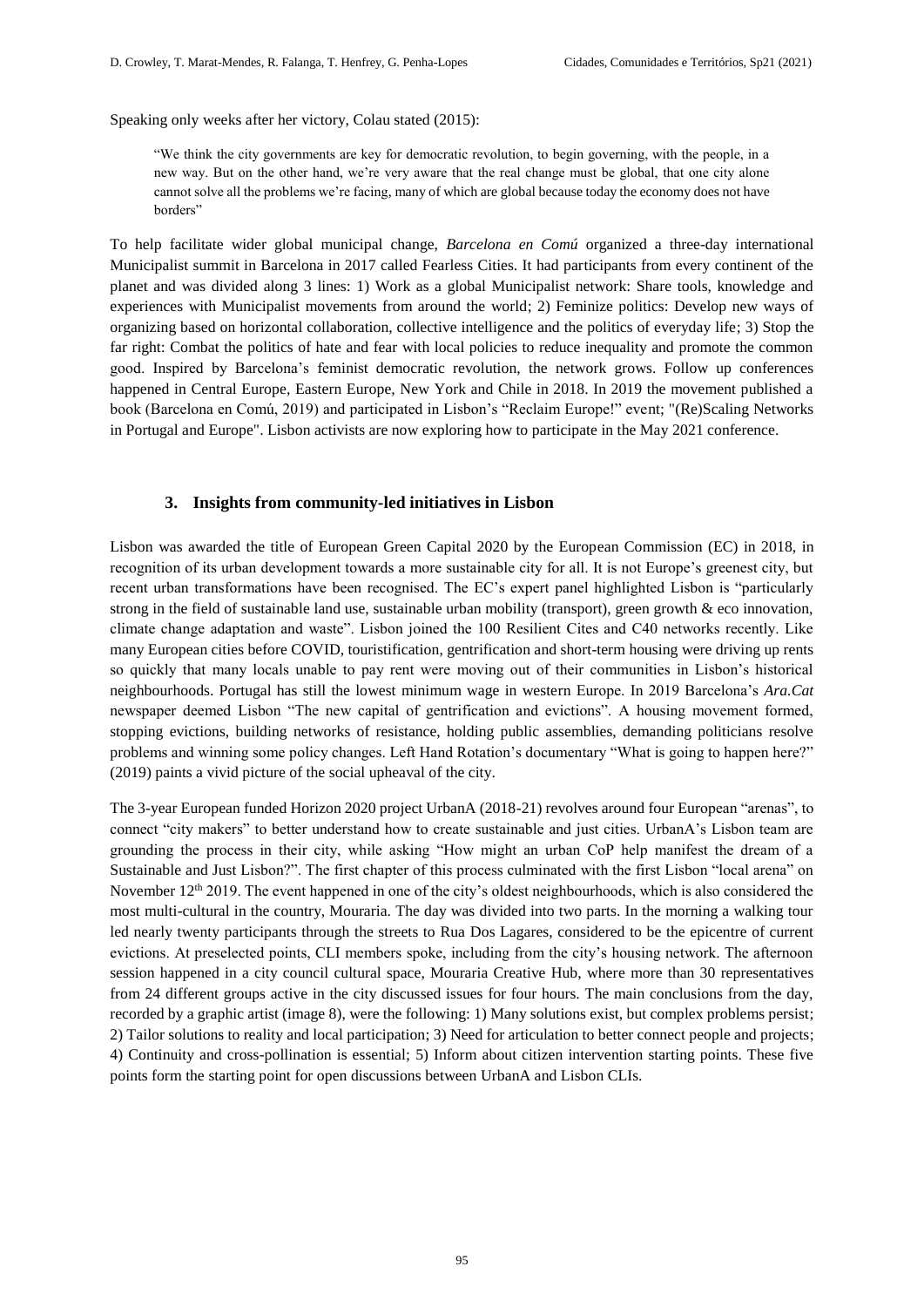

**Image 8. UrbanA Graphic register**

Source: Filipa Santos, UrbanA, 2019.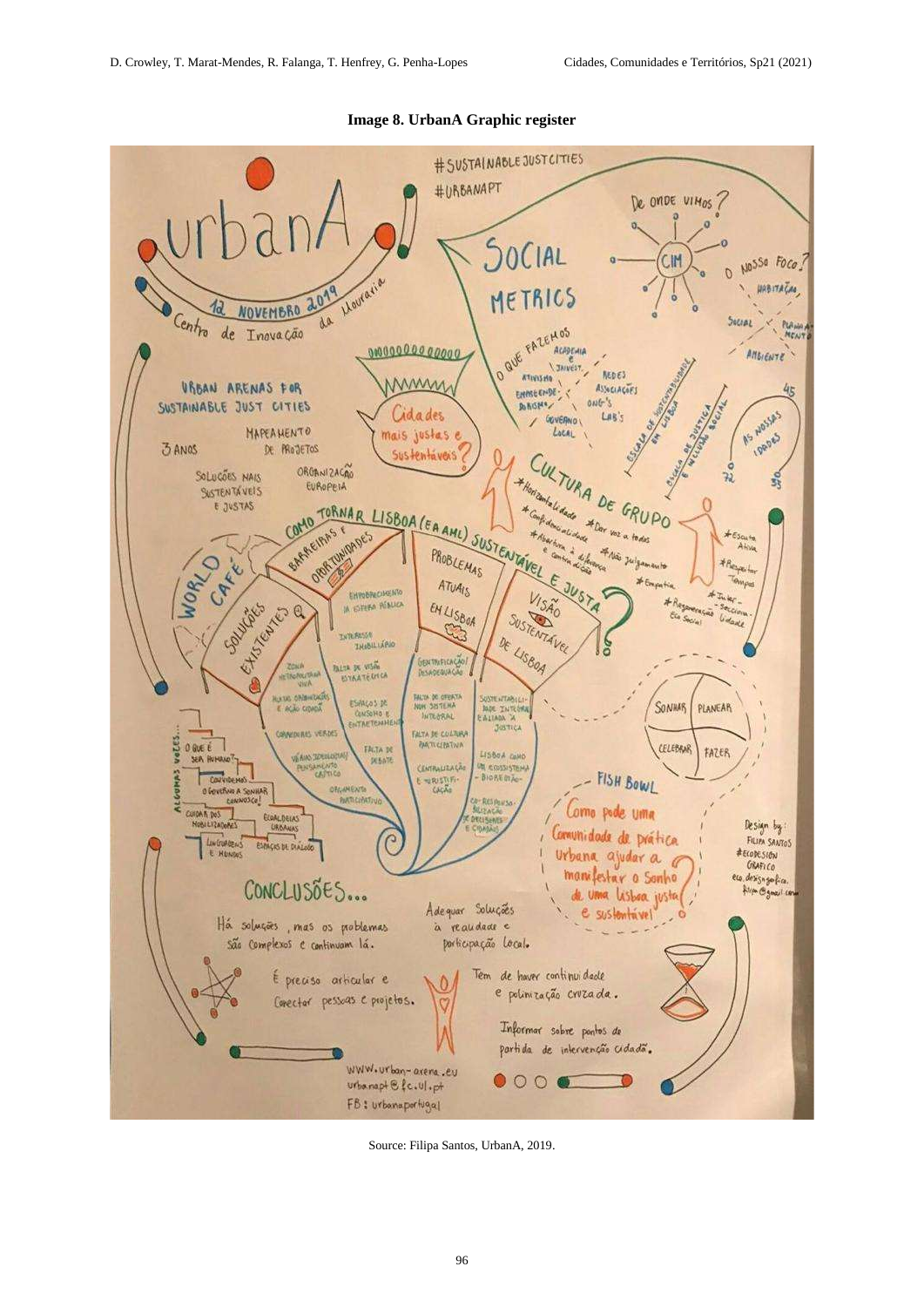In February 2020, UrbanA Lisbon shifted its focus to Marvila to identify how best can the needs of the local communities be met by transformative academic process. COVID seriously disrupted the programme. In 2021, UrbanA Lisbon began a new step, to develop a deeper relationship with three CLIs from its CoP network. These three geographically based communities were selected because they are most aligned to the regenerative idea for ecocity transformation, they have four factors in common: 1) All are in Lisbon municipality; 2) All are activating community organisation for territorial change; 3) All are marginalised communities that have received BIP/ZIP support; 4) All already incorporate food production and regenerative thinking into their projects. They are Bela Flor, Ajuda, Marvila, BAM for short (Images 9, 10).



#### **Image 9. Lisbon Bip/Zip map with BAM identified (left) and B2M Spatial Implementation vote (right)**

Source: Lisbon City Council, 2014 (modifications by author, 2020); author, 2020.

In 2011 Lisbon council began its BIP/ZIP process. It has been praised internationally for its innovation in improving co-governance and civic engagement in Lisbon's most sensitive urban areas. It mapped the city and identified 67 "neighbourhoods and zones for priority intervention" in peripheral areas and the historical centre. In these island clusters (Image 9, blue areas), citizens could apply for a budget of up to 50.000 euros to work on a one-year project to improve the community. Proposals were voted on by the public and those elected received funding to develop projects for urban, ecological or social cohesion or improvement. Project creator Miguel Brito outlined BIP/ZIP's aim:

To promote social and territorial cohesion, active citizenship, self-organisation and community participation. The aim was to ignite partnerships, to connect the city and the people in these areas to find answers for the future.

(Patti, 2017)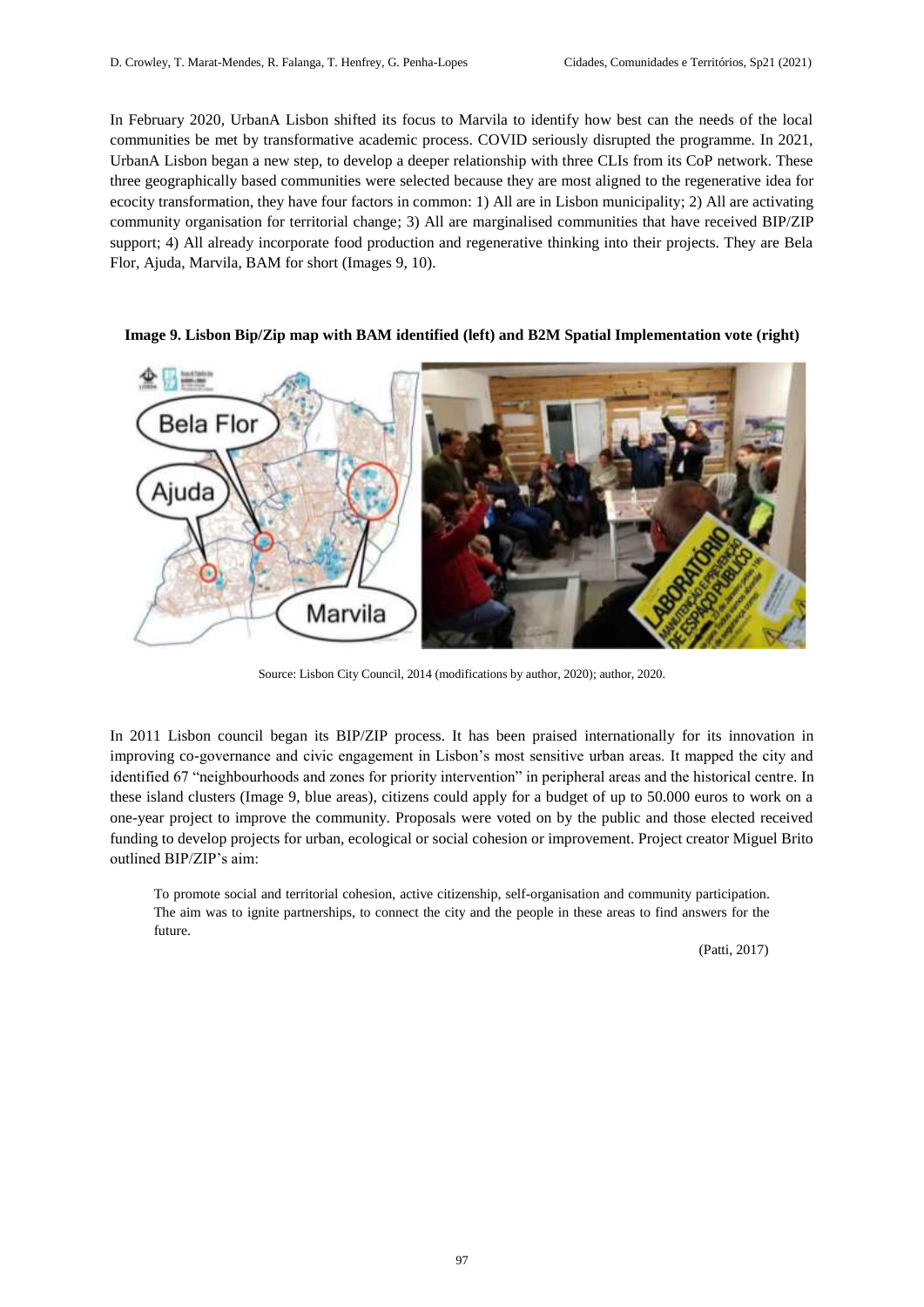

# **Image 10. BAM maps at same scale + Photos.**

Source: OpenStreetMap, Bela Flor Respira, 2019; Author, 2020.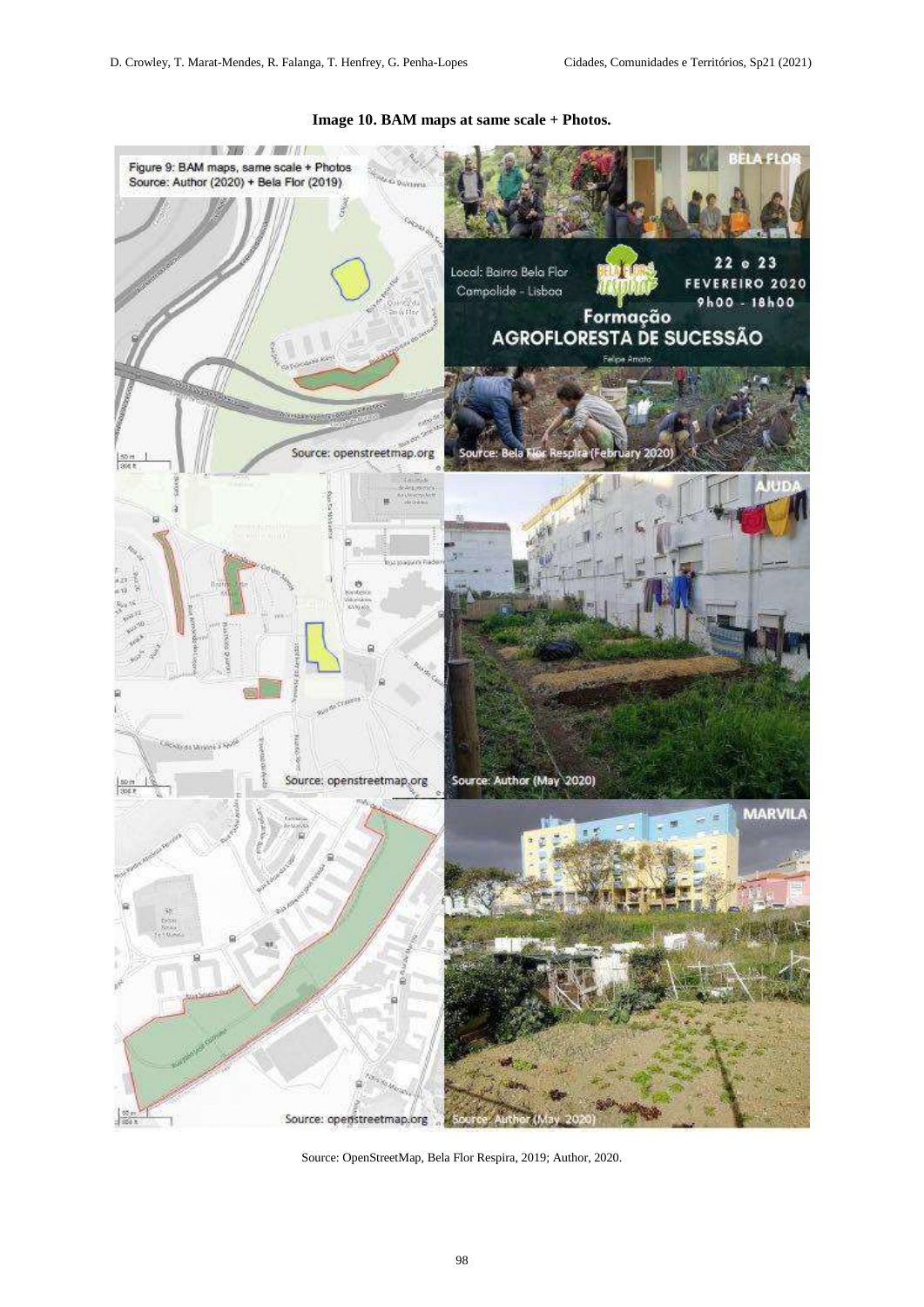#### **3.1. Bela Flor**

The Bela Flor (Lovely flower) neighbourhood is on a hill that leads down to the Alcântara valley, where a major river used to flow for many centuries. In recent decades this was covered over by roads and train lines. Sadly the river is no longer visible, hidden by pipes. Until the 1990s the territory contained one of the largest informal settlements on the city edge, in the Campolide parish. In 2018 the Bela Flor Respira (BFR, The lovely flower breathes) project began in the neighbourhood (Image 10) after receiving BIP/ZIP funding. This is an ecological transition project that is transforming a forgotten wasteland into a productive and regenerative space. It started by planting fruit trees beside steps along the steep embankment leading from the housing blocks toward the city centre. Rows of mixed vegetables were planted by a flat area alongside one block. The group have a ground floor storage space for storing tools and for education purposes. It seeks to bring greater social cohesion through the creation of a community meeting space. The project was developed by the Portuguese Circular Economy NGO and is an example of a Social food movements based in the parish. The project wants to function as a teaching point in the centre of Lisbon to demonstrate and develop urban agroforestry practices. Another goal was to encourage families to separate organic waste for composting in urban gardens located in the neighbourhood. The compost products are to be used as natural fertilizers for organic plants, fruits and vegetables grown for local consumption. In this way, citizens are directly involved in closing the cycle to create a greener city.

UrbanA Lisbon helped organise an urban tour for Global Degrowth Day in June 2019, which included a guided visit of BFR with members of the team. A later UrbanA tour in October 2020 showed how old pedestrian access routes to Monsanto are now closed off. The agro ecological principles in the space are very well organised and the community space works well for the project's needs, such as storage of tools, making recycling systems, keeping books. Although many children from the locality participated, few adults did. Most BFR participants didn't live in the community, some living quite far away. Perhaps Bela Flor adults saw the project as a distraction for their children, but something for outsiders only? Due to BFR and other projects, the parish council has created an innovation department to support similar projects. For UrbanA's Berlin Arena in March, a physical hub experiment will happen in the parish offices to further push the limits of the "blended arena" format UrbanA is developing. Nearby, Lisbon council are developing an urban project with bike lanes to connect the Tejo river to Campolide train station. This could cause "Green Gentrification" for the area.

#### **3.2. Ajuda**

Positioned between an old palace, the city's green lung Monsanto park and part of the city's university complex with fantastic views of the river Tejo, the "Bairro 2 de Maio" (B2M) community should be a much-desired neighbourhood to live in, it's not. When the "Carnation Revolution" happened in 1974, the still unfinished housing blocks earmarked for workers of the dictatorship were occupied by poor families from Ajuda and its environs on the 2nd of May. Subsequently, it is very disconnected from its surroundings and faces difficult challenges.

In 2011 students from the neighbouring architecture school led a project to improve conditions for residents and develop relationships with the Ajuda neighbourhood. BIP/ZIP funding led to the setting up of the LOCALS approach project that is based on three pillars of intervention: 1) Transformation (Regeneration); 2) Knowledge (Information); 3) Participation (integration). BIP/ZIP funding led to the renovation of an abandoned space to create the *Casa Para Todos* (house for everyone), the setting up of the *Feira do Galo* (Roosters fair) local neighbourhood festival in 2016 and the *Muita Fruta* project to create an orchard city, by using all the unused fruit from city trees. In 2016 the Ajuda group set up *Forum Urbano* to map and archive all the municipal BIP/ZIP projects from 2011 to 2016. A later project saw residents develop self-run community gardens and in February 2020 with the "Popular incubator of Ajuda" project, fruit trees were planted in the somewhat abandoned green areas that divide blocks (Image 10). The community has its social problems, but deep democracy methods are growing, thanks to LOCALS. More residents are starting to make collective decisions about their territory. January 2020's spatial implementation vote followed much debate (Image 9, right) concerning if police were to be allowed back into the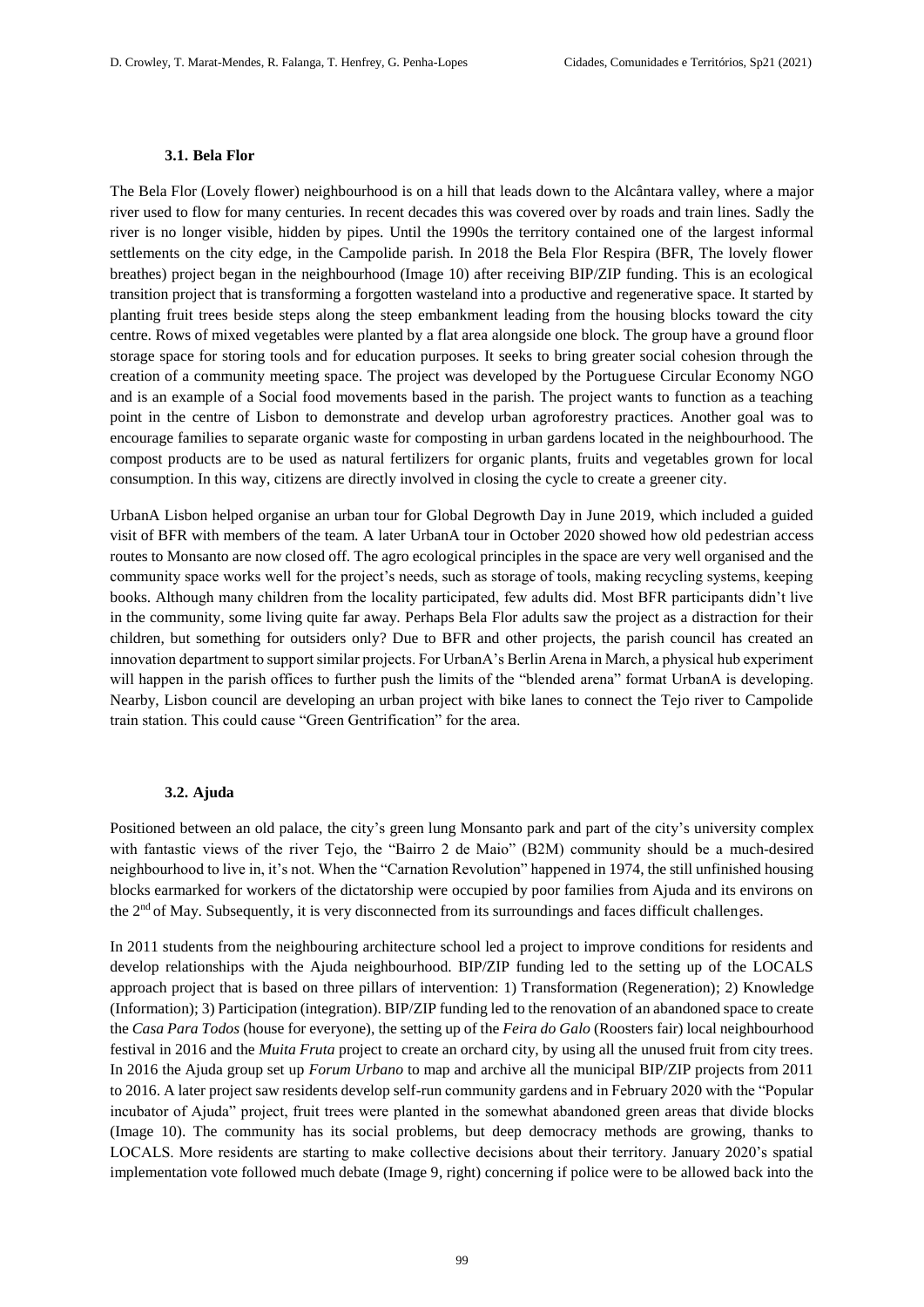community. This led to badly needed maintenance work happening on buildings and public space in the housing area and more fruit trees being planting. The project is being supported by Lisbon City Council.

The *Associação Amigos do B2M* (Friends of B2M) was officially founded in 2017, but started in May 2016 when BIP/ZIP funding stopped. It works with the most vulnerable children and youth of the neighbourhood and is run by volunteers who want to improve the future quality of social and economic life of the neighbourhood's younger and more fragile generations. They support children and young people from 6 to 18 years in the community space, between 5 and 7 pm, from Monday to Friday. They often have up to 35 young people and children using the small space, or playing in the painted area outside.

# **3.3. Marvila**

Marvila is a rapidly transforming riverside neighbourhood on the Eastern side of Lisbon. This port industry and working-class area was forgotten about for many decades and housed one of Lisbon's largest shanty towns, the Chinese Neighbourhood. This was replaced in the late 1990's by fragmented modern housing blocks of high-rise towers, amidst large, empty, unused spaces (image 11). The latest urban transformation sees rent and land prices rise rapidly, established communities being forced to leave and even evictions happening. Marvila is beaming with transformation potential. Many research and social innovation groups are already active here, working with the local government and communities to increase citizen collaboration in planning processes and to explore issues of equality and urban sustainability.



# **Image 11. Transforming Marvila with parks and bikeways**

Note: Overlayed Chinese Neighbourhood, Quinta do Chale, & possible Urban Food Forest?

Sources: Soares, Google Earth, ROCK 2018, Author).

In the UrbanA city series event in May 2020, Luís Matos from *Rés do Chão* (Ground Floor) outlined dynamics behind the CLI proposal "Transforming Marvila with parks and bikeways". Four local neighbourhoods combined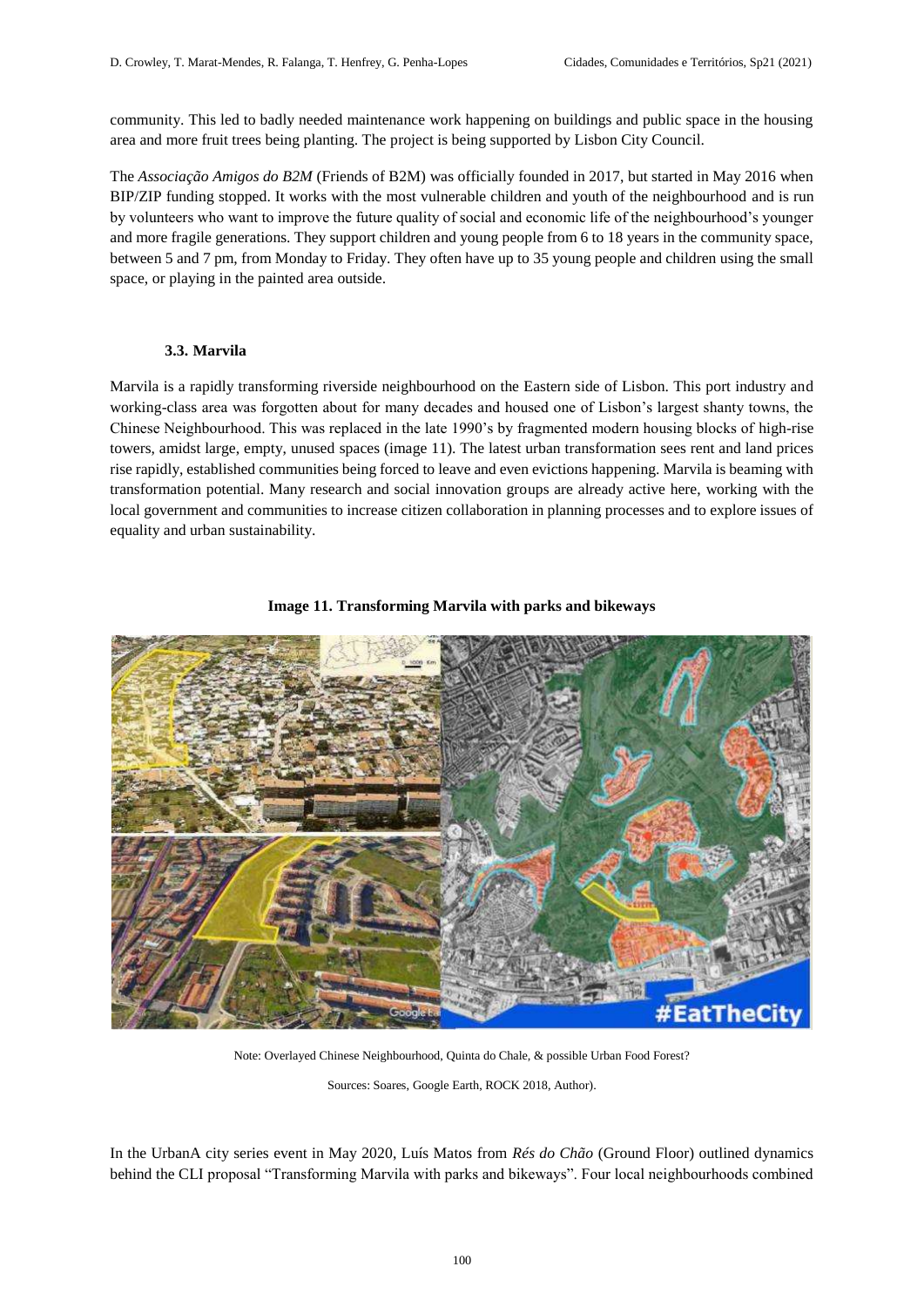to form 4Crescente in 2010. In 2019 they rejected a proposed plan for housing blocks, arguing instead for parks and play areas they were long promised. They fought and won. The council committed to the proposal and launched an urban design project to qualify 144.000m2 (Image 11, yellow sections) of public vacant land into a city-scale public park. Luis argues this bold, ambitious project is a CLI because: 1) The initial idea came from the tenants of this public housing neighbourhood; 2) Using the resources available (and backed by the local community group) the tenants made clear their will; 3) Efforts were made to make every decision-making step as participative as possible;f 4) A community representative is part of the jury to select the final project. While this is a huge area, it forms only about 5% of Marvila's unused area (Image 11, green area). This could be just the spot to catalyse a bold community vision for Marvila, Lisbon's regenerative eco neighbourhood.

# **4. Discussion and Conclusions**

Shifting from sustainable to regenerative practice combats climate breakdown, while increasing social wellbeing for all of humanity. Degrowth criticises sustainability's relationship to perpetual quantitative growth on a finite planet. Permaculture's post carbon pathway shows us where we must go, doughnut economics gives us the compass to get there.

Community-led initiatives hovering at the periphery become catalysts for system change when their communities of practice emerge with real power and influence to make old structures obsolete. Bridging activism and academia deepens science, gives transition tools to communities and shapes climate emergency response policy.

Fixing planetary urbanisation requires global ecocity transformations. Regenerative planning moves from what to who and how; unfolding processes of nested communities blossoming to transform their worlds, at all scales: backyard, neighbourhood, city. Scaling ecovillage approaches to ecocities demands locally owned, participatory processes remain intact. Fractal-like, multi scaled, community-led, bottom up governance experiments to enable this, already exist. Breaking through the windows of opportunity to re-make our cities is everyone's business.

Using holistic whole systems approaches, regenerative planning frameworks identify leverage points to transform the way humans inhabit the earth. Active citizens become mutually-evolving participants in their ecosystem through collaboration. When municipalities listen and open tools, knowledge and experiences to the politics of everyday life, regenerative visions emerge from squares, assemblies and gardens. Despite the hardships, Marvila fought, Marvila won. Marvila, Ajuda, Bela Flor are transforming their worlds. Time for Lisbon to create that truly green, regenerative city, an ecocity.

# **References**

Avelino, F., Dumitru, A., Cipolla, C., Kunze, I., & Wittmayer, J., (2020). Translocal empowerment in transformative social innovation networks, *European Planning Studies*, 28, 5, 955–977.

Betz, A. (2016). Towards a Social Movement for Change in Health & Social Care. *Enlivening Edge Magazine*, August 26.

Bookchin, M. (1964). Ecology and Revolutionary Thought, *New Directions in Libertarian Thought*, September.

\_\_\_\_\_\_\_\_\_\_\_\_\_\_ (1991). Libertarian Municipalism: An Overview, *Green Perspectives*, 24. Burlington, VT.

Brown, L. (2006). Designing Sustainable Cities, in *Plan B 2.0: Rescuing a Planet Under Stress and a Civilization in Trouble*. New York: W.W. Norton & Company, Chapter 11.

Capra, F. (1996). *The Web of Life: A new scientific understanding of living systems*. New York: Anchor Books.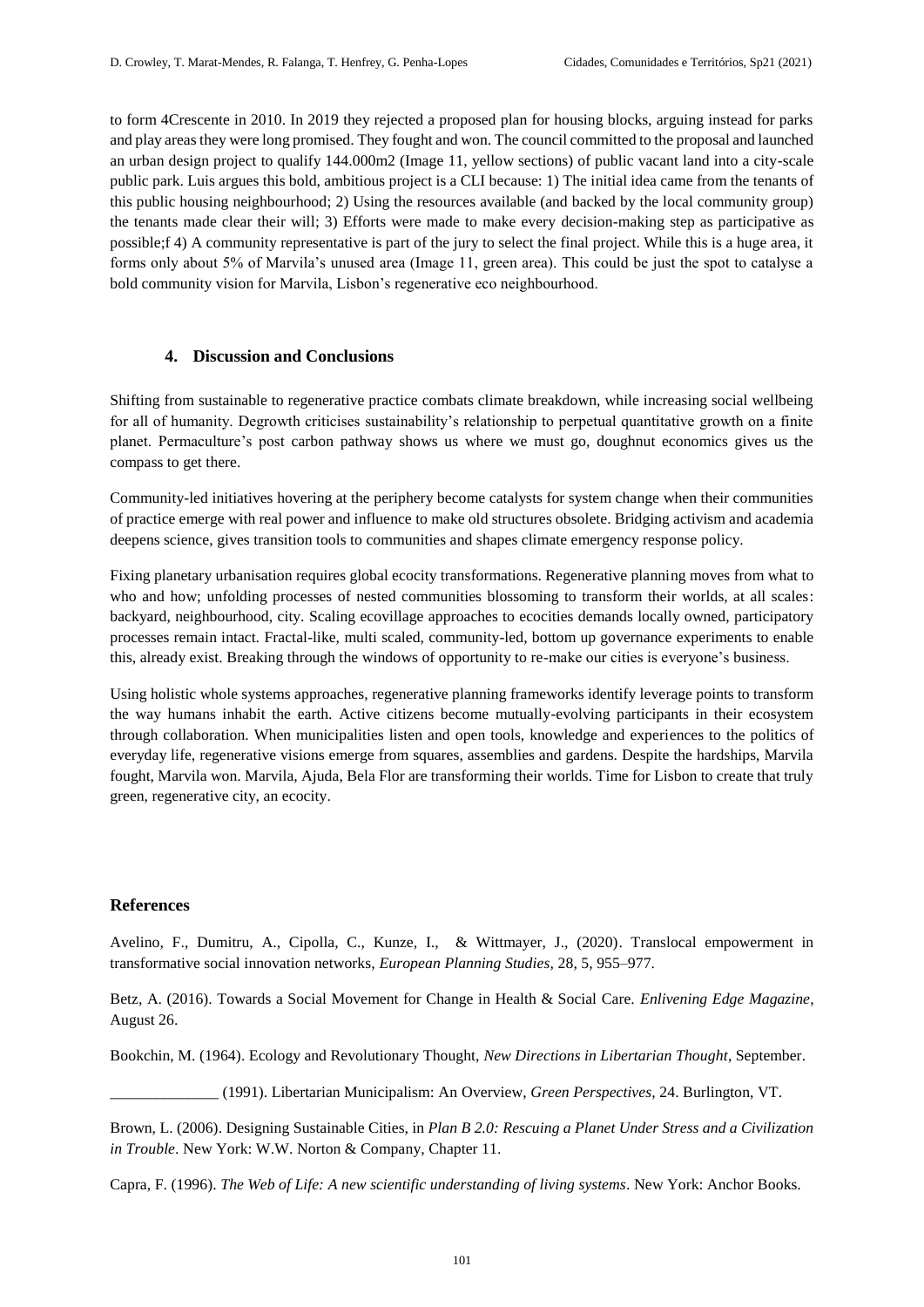\_\_\_\_\_\_\_ (2002). *The Hidden Connections: Science for sustainable living*, London: HarperCollins Publishers.

Caprotti, F., Harmer, N., & Springer, C. (2015). 'Eco' For Whom? Envisioning Eco-urbanism in the Sino-Singapore Tianjin Eco-city, China, *International journal of urban and regional research*, 39, 3, May.

Castells, M. (2012). *Networks of Outrage and Hope. Social Movements in the Internet Age*, Cambridge, MA: Polity Press.

Colau, A. (2015). From Occupying Banks to City Hall: Meet Barcelona's New Mayor Ada Colau. *Democracy Now*, Transcript. June.

Cugurullo F. (2013). The Business of Utopia: Estidama and the road to the Sustainable City, *Utopian Studies*, 24, 1 66–88.

Doughnut Economics Action Lab (DEAL) (2020). *The Amsterdam City Portrait*.

Du Plessis, C. (2012). Towards a regenerative paradigm for the built environment, *Building Research & Information*, 40, 1, 7–22.

Ecobairro Brasil (2013). *Guia Sementes para um Bairro Sustentável e Pacífico*, São Paulo.

Finley, E. (2017). The New Municipal Movements, *ROAR (Reflections on a Revolution), The City Rises*, 6, Summer.

Frantzeskaki, N., Hölscher, K., Bach, M., Avelino, F. (2018). *Co-creating Sustainable Urban Futures. A Primer on Applying Transition Management in Cities*, Rotterdam: Springer.

Geels, F. (2002). Technological transitions as evolutionary reconfiguration processes: a multi-level perspective and a case-study, *Research Policy*, 31, 1257–1274.

\_\_\_\_\_\_\_ & Schot, J.W. (2007). Typology of sociotechnical transition pathways, *Research Policy*, 36, 3, 399–417

Girardet, H. (2010). *Regenerative Cities*, World Future Council.

\_\_\_\_\_\_\_\_\_\_ (2014). *Creating Regenerative Cities*, U.K: Routledge.

Heinberg, R. (2003). *The Party's Over: Oil, War, and the Fate of Industrial Societies*, US: Douglas & McIntyre.

Hickel, J., & Kallis, G. (2020). Is Green Growth Possible?, *New Political Economy*, 25, 4, 469–486

Hickel, J. (2020). What does degrowth mean? A few points of clarification, *Globalizations.*

Holmgren, D. (2002). *Permaculture: Principles and Pathways Beyond Sustainability*, Australia: Holmgren Design Services.

\_\_\_\_\_\_\_\_\_\_ (2009). *Future Scenarios: How Communities Can Adapt to Peak Oil and Climate Change*, Vermont, US: Chelsea Green Publishing.

Hopkins, R. (2008). *The Transition Handbook: From Oil Dependency to Local Resilience*, Totnes, Devon: Green Books.

Hölscher, K., Wittmayer, J.M., Loorbach, D. (2018). Transition versus transformation: What's the difference?, *Environ. Innov. Soc. Transit.*, 27, 1–3.

Joubert, K. (2017). What is an Ecovillage? Reflections from the Network. *GEN website*, accessed August 2017.

Joss, S. (2009). Eco-cities: a global survey 2009, *WIT Transactions on Ecology and the Environment*, 129 (May), 239–50.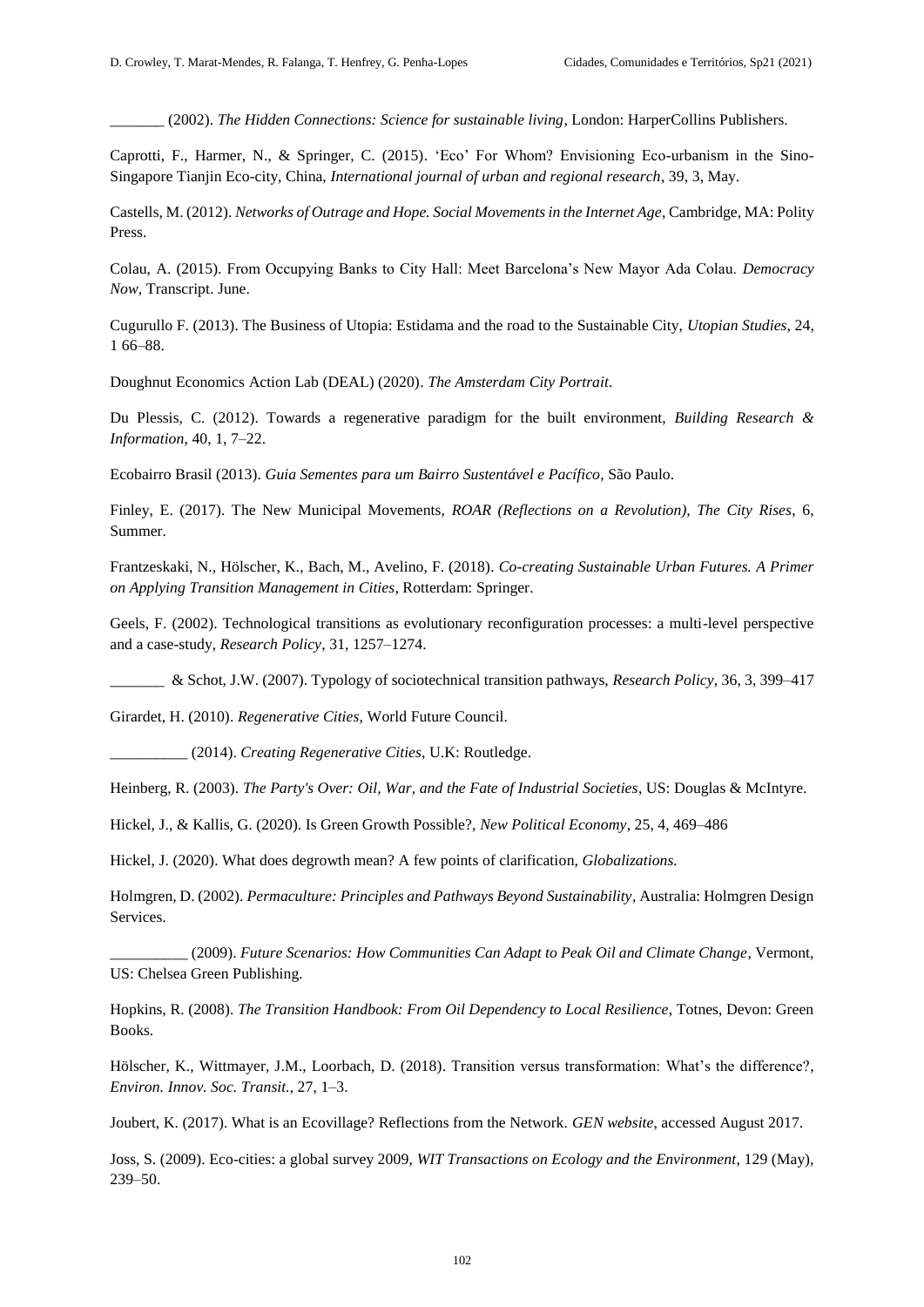Klein, N. (2014). *This Changes Everything: Capitalism vs. the Climate*, London, England: Penguin.

Lefebvre, H. (1970). *The urban revolution*, Minneapolis: Minnesota University Press (2003). (Original title in French: *Révolution Urbaine*)

Lenton, T., Rockstrom, J., Gaffney, O., Rahmstorf, S., Richardson, K., Steffen, W., & Schellnuber, H. (2020). Climate tipping points too risky to bet against, *Nature*, 575, 7784, 592–595.

Lyle, J.T. (1994). *Regenerative Design for Sustainable Development*, Wiley, New York, NY.

Mang P., & Reed B. (2013). Regenerative Development and Design. In V. Loftness, D. Haase (eds.) *Sustainable Built Environments*, Springer, New York, NY.

Mang, P., & Haggard, B. (2016). *Regenerative Development & Design: A Framework for Evolving Sustainability*, John Wiley & Sons.

Mattos, T. (2020). *GEN Regenerative Urban Communities Manual*. [https://ecovillage.org/resources/market/gen](https://ecovillage.org/resources/market/gen-urban-ecovillages-manual/)[urban-ecovillages-manual/](https://ecovillage.org/resources/market/gen-urban-ecovillages-manual/)

Meadows, D. H., Meadows, D. L., Randers, J., & Behrens III, W. W. (1972). *The Limits to Growth*, Virginia, U.S.: Potomac Associates, Universe Books.

Meadows, D. (1999). *Leverage Points Places to Intervene in a System*. The Sustainability Institute, Vermont, U.S.

Merrifield, A. (2013). The Urban Question under Planetary Urbanization, *International Journal of Urban and Regional Research*, 37, 3 (May), 909–22.

Monbiot, G (2013). Climate change? Try catastrophic climate breakdown, *Guardian*, U.K.

Nugent, C. (2021). Amsterdam Is Embracing a Radical New Economic Theory to Help Save the Environment. Could It Also Replace Capitalism?, *TIME*, February.

Patti, D. (2017). BIP/ZIP – Promoting partnerships in sensitive urban areas. Interview with Miguel Brito, *Cooperative City Magazine*.

Penha-Lopes, G., & Henfrey, T. (2019). *Reshaping the Future: how communities are catalysing social, economic and ecological transformation in Europe. The First Status Report on Community-led Action on Sustainability and Climate Change*, Brussels: ECOLISE.

Rawort, K. (2017). *Doughnut Economics: Seven Ways to Think Like a 21st-Century Economist*, Random House, New York, USA.

Reed, B. (2007). Shifting from 'sustainability' to regeneration, *Building Research & Information*, 35, 6, 674–680

Register, R. (1987). *Ecocity Berkeley: Building Cities for a Healthy Future*, Berkeley, California, U.S.: North Atlantic Books.

Rockström, J., et al (2009). A safe operating space for humanity, *Nature*, 461, 23 September.

Roseland, M (1997). Dimensions of the eco-city. *Cities*, 14, 4, 197–202.

Sachs, W. (1992). *The Development Dictionary*, London: Zed Books.

Shea Baird, K., & Roth, L. (2017). Municipalism and the Feminization of Politics, *The City Rises, ROAR (Reflections on a Revolution) Magazine*, 6.

Shiva, V. (1988). *Staying Alive, Women, Ecology and Survival in India*, New Delhi & London, Zed Books Ltd.